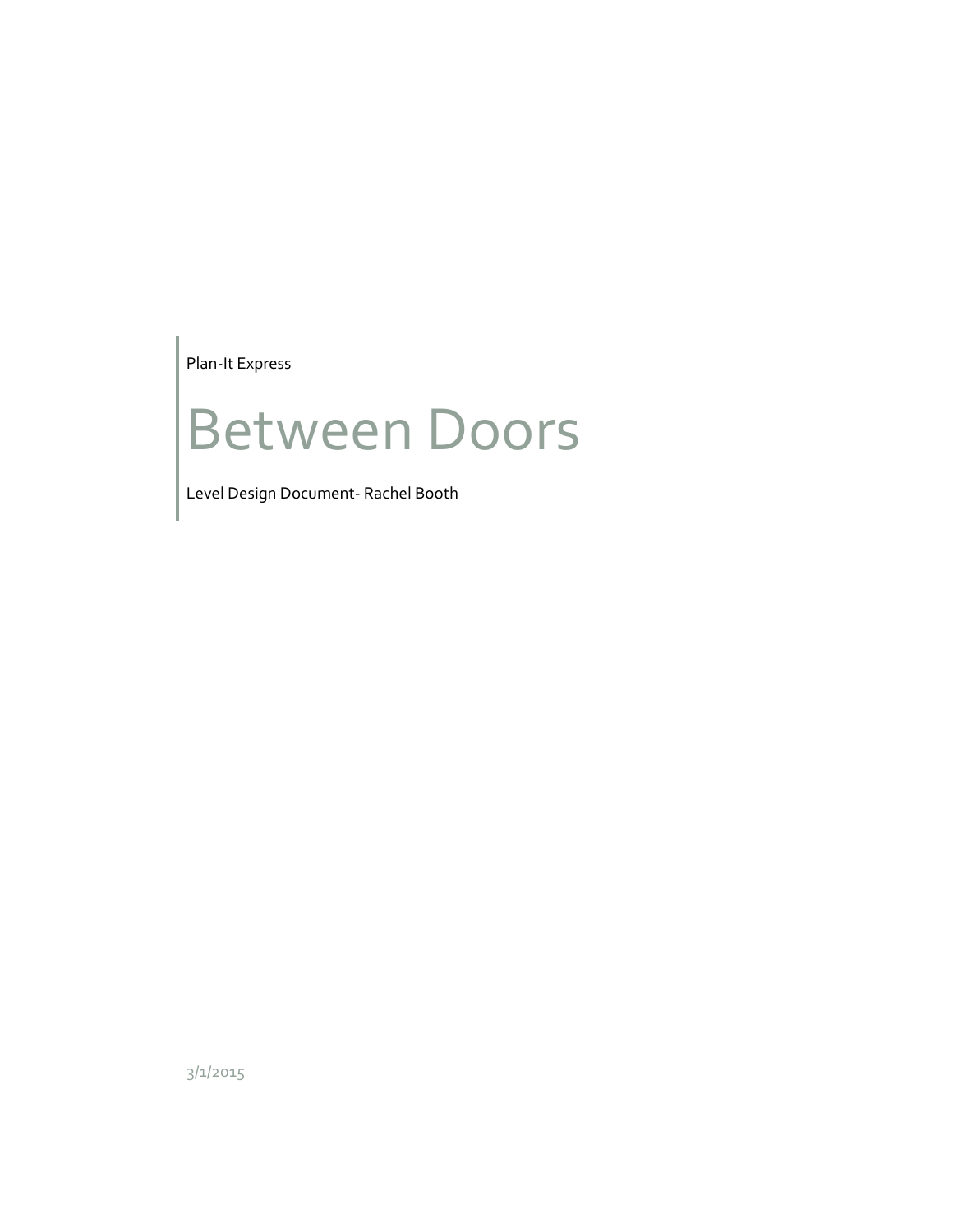## Map Design

(See TerrainMap in maps section for general map of the world)

The game takes place on an old farm property with various structures dating back several generations. The map can be divided into 5 sections, each with distinguishing physical features and seasons.

- o Northwest
	- Autumn
	- **Forest** 
		- Trees thin as they spread towards the middle of the map
		- Contains low stacked stone walls and half a foundation of an old stone building
		- Large equipment garage is located in the edge of the forest
- o Northeast
	- Spring
	- Barn and barnyard
		- Barnyard is muddy and devoid of animals, surrounded by a fence
		- Fence runs west and south and intersects with part of the forest
- o Southwest
	- Summer
	- Grass field and old stone foundation
		- Field has tall, yellowing grass and patches of brush
		- Focal point is the ruined foundation of an old structure
- o Southeast
	- Winter
	- Hill and frozen pond
		- Pond surrounded by tall, dead bulrushes
		- Ice is cleared of snow
		- Terrain slopes down towards the pond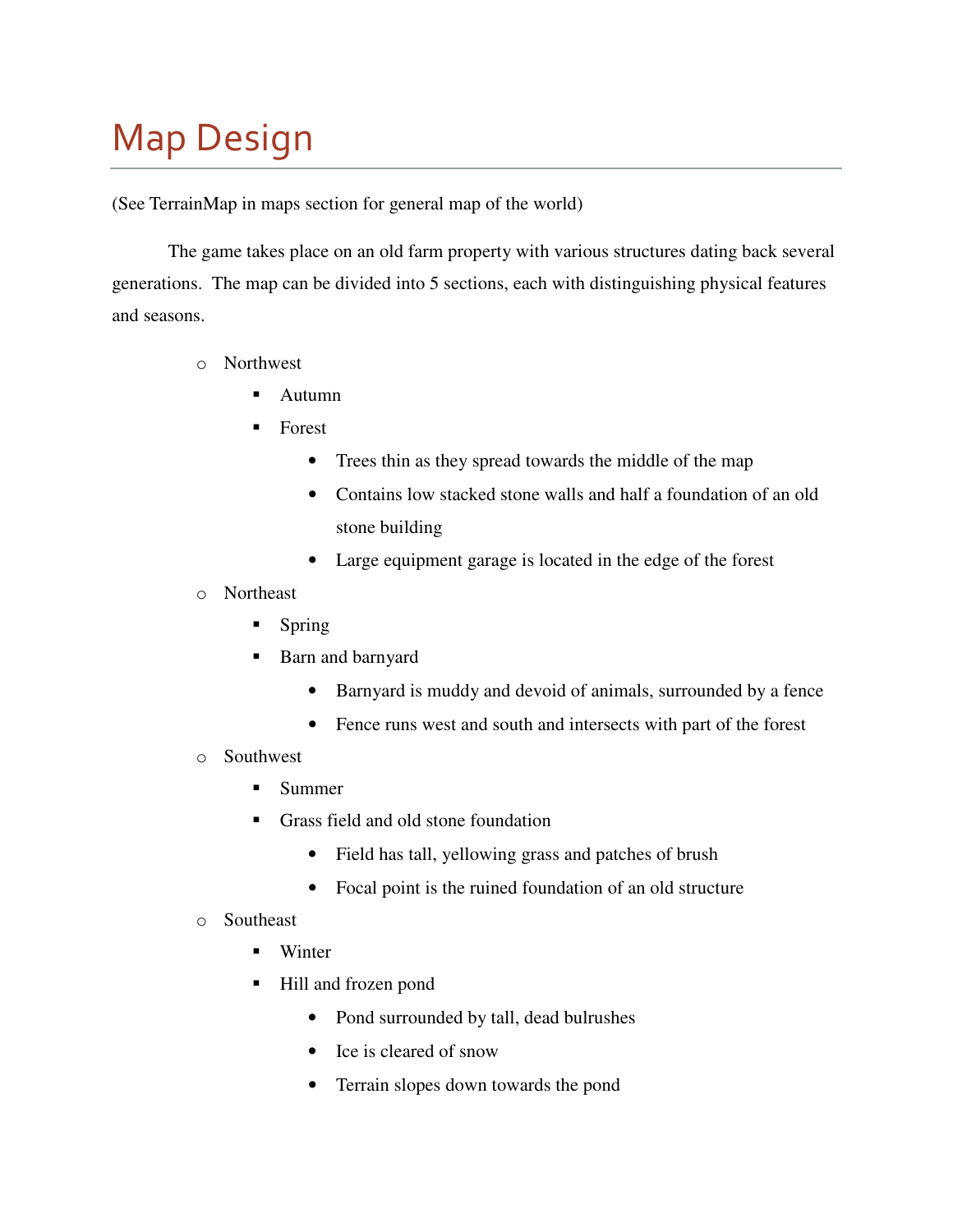- o Centre
	- Farmhouse and garage
		- Farmhouse is surrounded by a green lawn and a handful of large maple trees
		- Maple trees deliberately spread down the driveway out to the south
		- Area around house is elevated

## Building Architecture

(See HouseLayout and OtherLayout in maps section for detailed layout of buildings)

#### House

- Century home, made of grey stone
- Wood trim was once painted white
- Addition on the back of the house connects it to an old garage made of similar stone
- Interior
	- o Dark, lots of wood furnishings and accents
	- o Various pieces of antique furniture and decorations
	- o Attic is tall, enough room to stand



Figure 2. A quick sketch of the exterior of the farmhouse.

#### Garage (GarageA)

- Dark grey wood and rusted roof
- Wooden beams hold up ceiling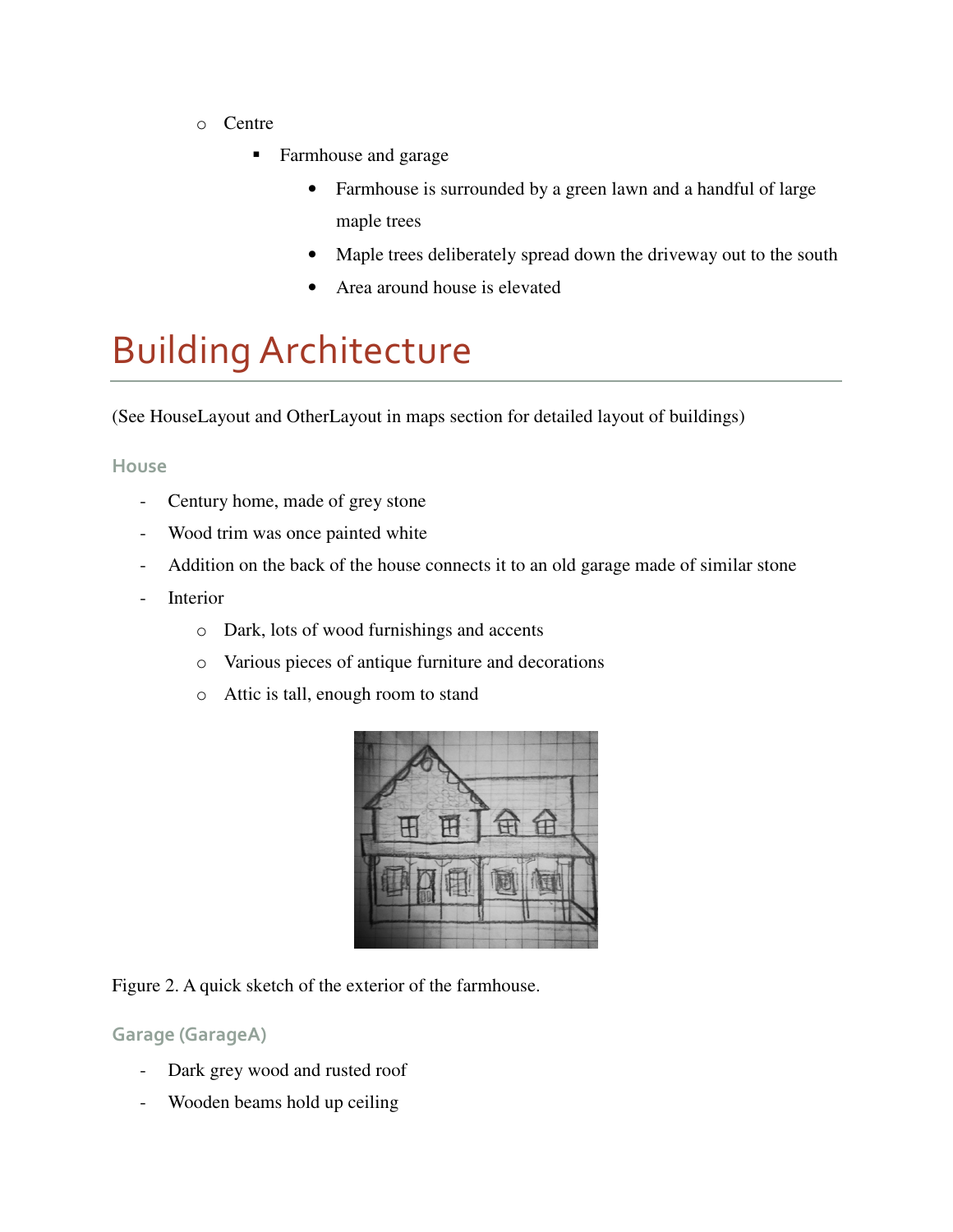- Dirt floor

#### Equipment Garage (GarageB)

- Large steel Quonset hut
- Small square windows on front and back
- Gravel floor



*Figure 2.* A photo of a stereotypical, old Quonset hut similar to as described in the game. Taken from: chipmillard, 2010. *Quonset Hut in Snow Camp North Carolina*. [Photograph]. Retrieved from https://chipmillard.wordpress.com/2010/11/07/quonset-hut-in-snow-camp-northcarolina/

#### Barn

- Large main building is fairly new (circa 1970) and made of wood
- Barn contains various stalls/pens
- Smaller hay room on south side, much older, made of similar wood as garage
- Chicken coop on north side

#### General Mood

- The mood of the game changes over time
- The general atmosphere of the first half of the game is dark, sombre and sinister.
- The general atmosphere for the second half is gloomy yet hopeful.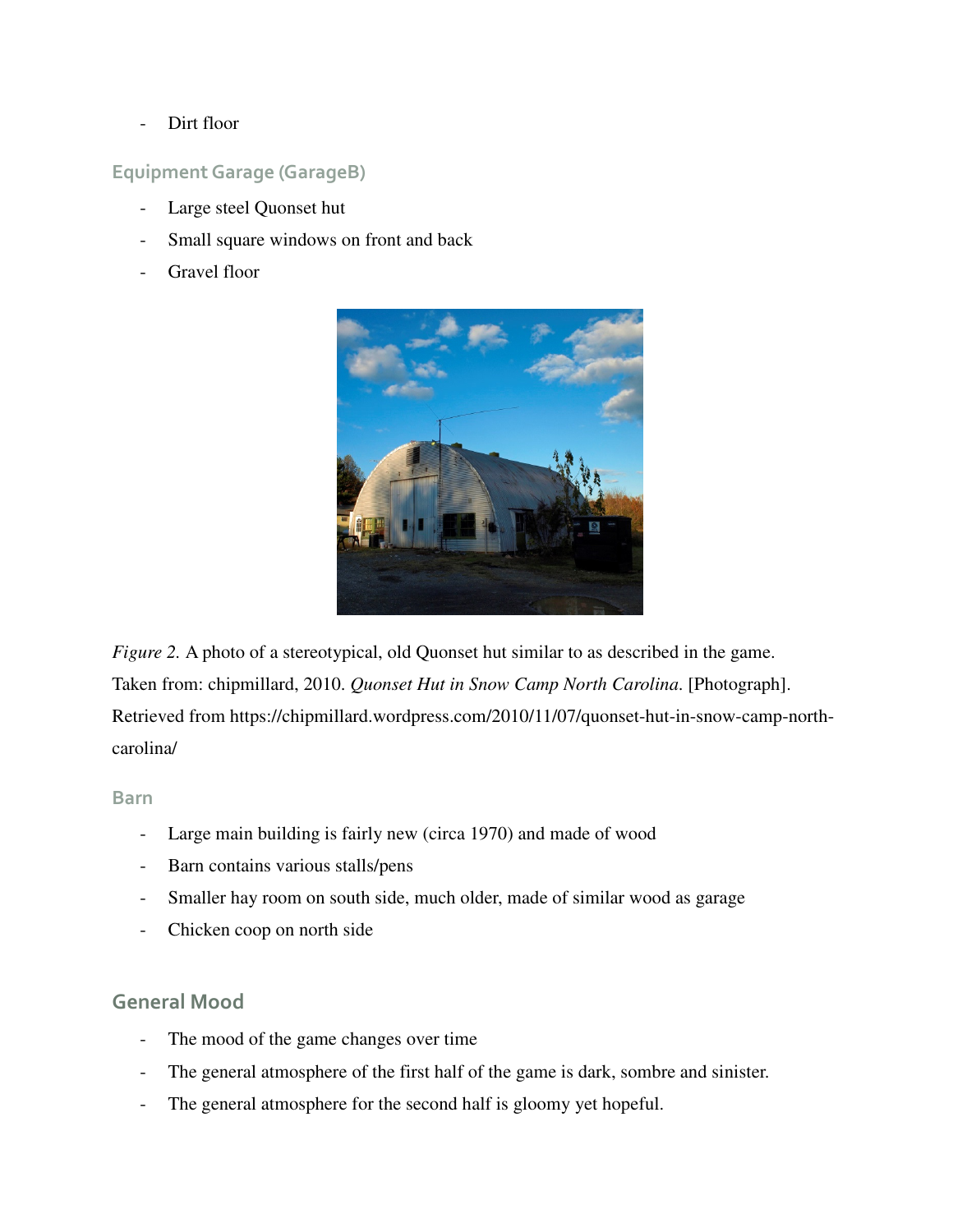## Level Pacing

Each level is triggered in various areas of the map, causing the player to enter an instance of that area. The player must experience the map to find the location of the next level, and to uncover scattered memory fragments. Having the opportunity to be between doors balances the pace between stressful situations with explicit goals and a more relaxed and explorative atmosphere.

When each level ends successfully, the player is placed in the general area of the map they were just in. If a level ends badly and is exited, the player is placed in front of the door they just entered for that level.

### Visual Impact

The game's colour pallet starts out as unsaturated and dark with a red filter, which gradually lightens and becomes more saturated up until after the fifth level. From level 5 to ten, more colour and brightness is re-instated until the scene is oversaturated, bright and colourful.

The environment's realism will be contrasted by surreal elements, such as suspended snowflakes and leaves. Areas of the map will be associated with various moments in time, seen visually by a change of season. The disrepair and darkness of the buildings on the property will appear intimidating when put alongside the rest of the environment, causing gradual graphical changes to be even more powerful.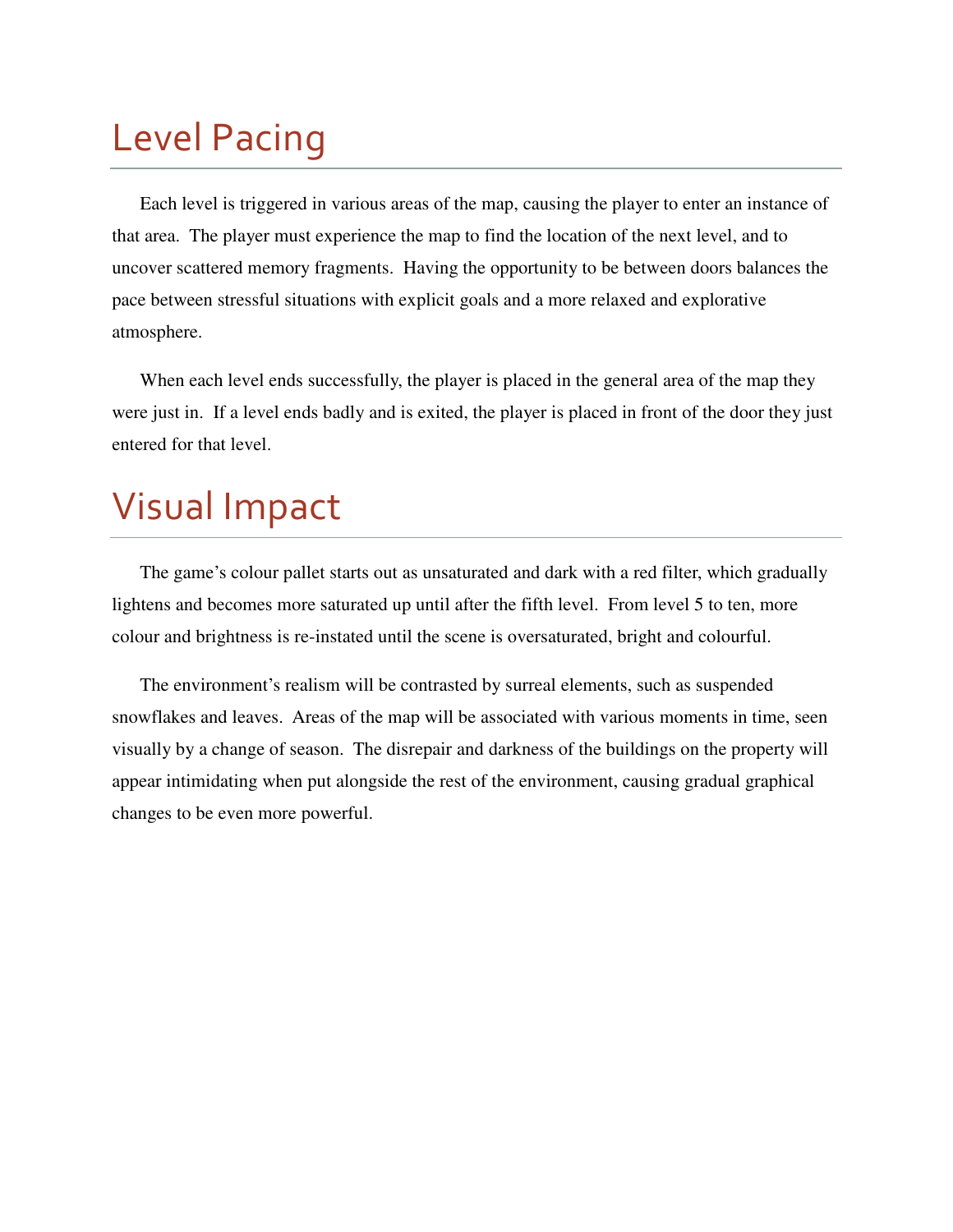## Levels

(see LevelAreas for level locations; see IndoorMaps for levels inside buildings in maps section)

#### Level 1- Front Door

Triggered when the player enters the front door of the house for the first time

#### Themes: rebirth, initiation

- **Overview** 
	- o To start his journey into himself, he must retrieve his first memory
	- o Player must search the house, following the noise of a lullaby
	- o Eventually leads to the attic where a blanket sits at the end of the room
- Location/Visuals
	- o Interior of house dusty, dilapidated
	- o No furniture except for a few blank pictures on walls
	- o Numerous boxes piled as if someone was moving in
- Level Layout
	- o All rooms of the house not blocked by closed doors are available to the player
	- o Attic access can be opened
	- o Stacked boxes that constrain movement
	- o Faceless people face the walls in the corners of the house
- Loss Conditions
	- o Exiting through the front door
- Victory Conditions
	- o Lullaby successfully followed into attic
	- o Player interacts with the blanket.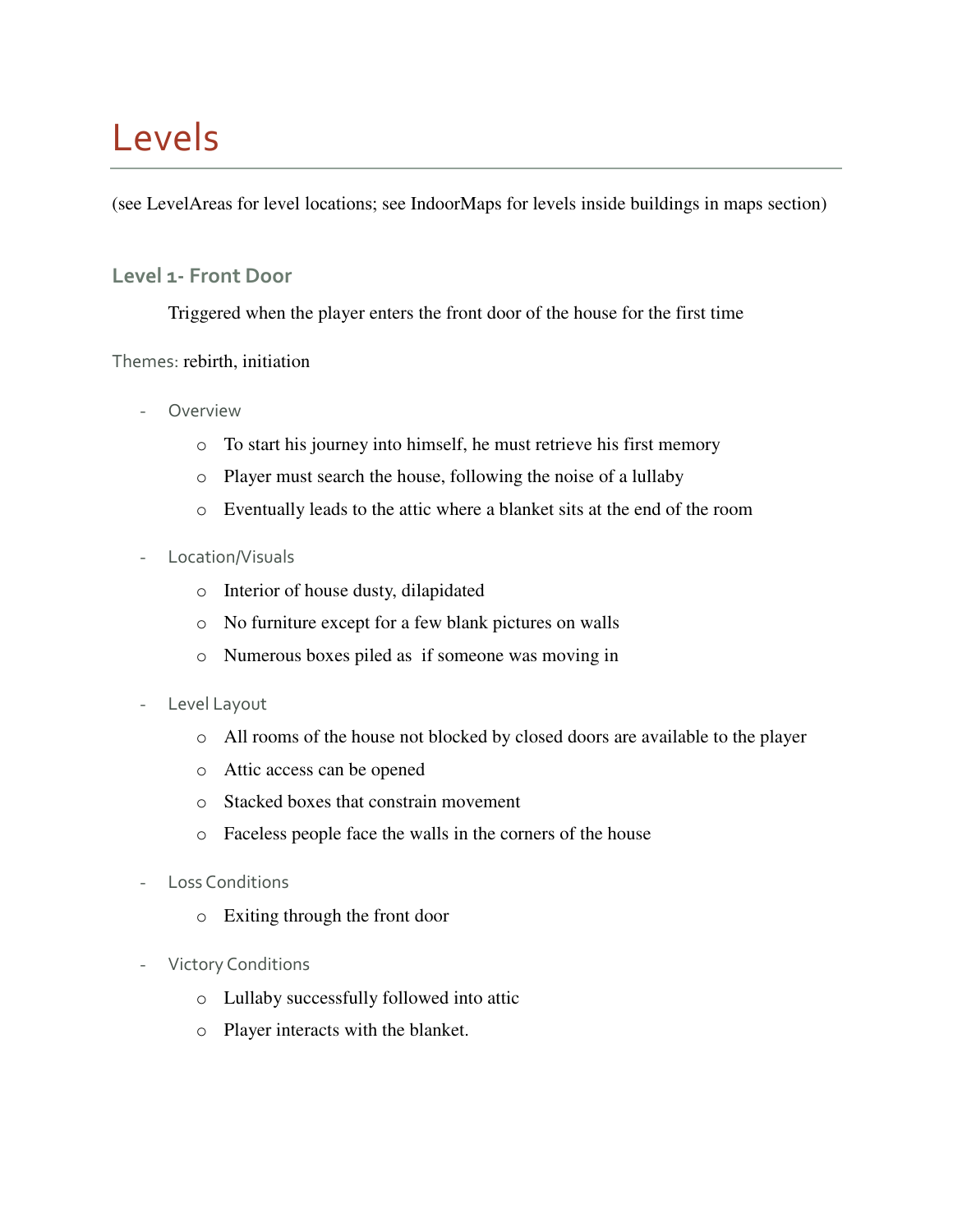- Cinematics/Dialogue
	- o Interacting with the blanket triggers cinematic
		- Flashes of a crib, a teddy bear, a blanket with a woman singing a lullaby
		- Shot of outside of house, two faceless adults and a small boy appear on the front porch
- Consequences of completion
	- o Level 2 door open
	- o GarageA open
	- o House front door open
		- House basically furnished, pictures on walls remain blank
	- o Attic open
	- o Fragments available
		- Old Teddy Bear
		- Fishing pole
		- Toy truck
		- $\blacksquare$  Fridge drawings
		- **Baby shoes**
		- Rocking horse
		- Rubber boots
		- Old cans
		- **Father's tools**
		- **Joe's Collar**
		- **Birdhouse**
		- **Swing set**
		- Red Scarf

#### Level 2- Forest Door

- o Triggered when player enters forest door
- Themes: fear of dark, unknown, vulnerability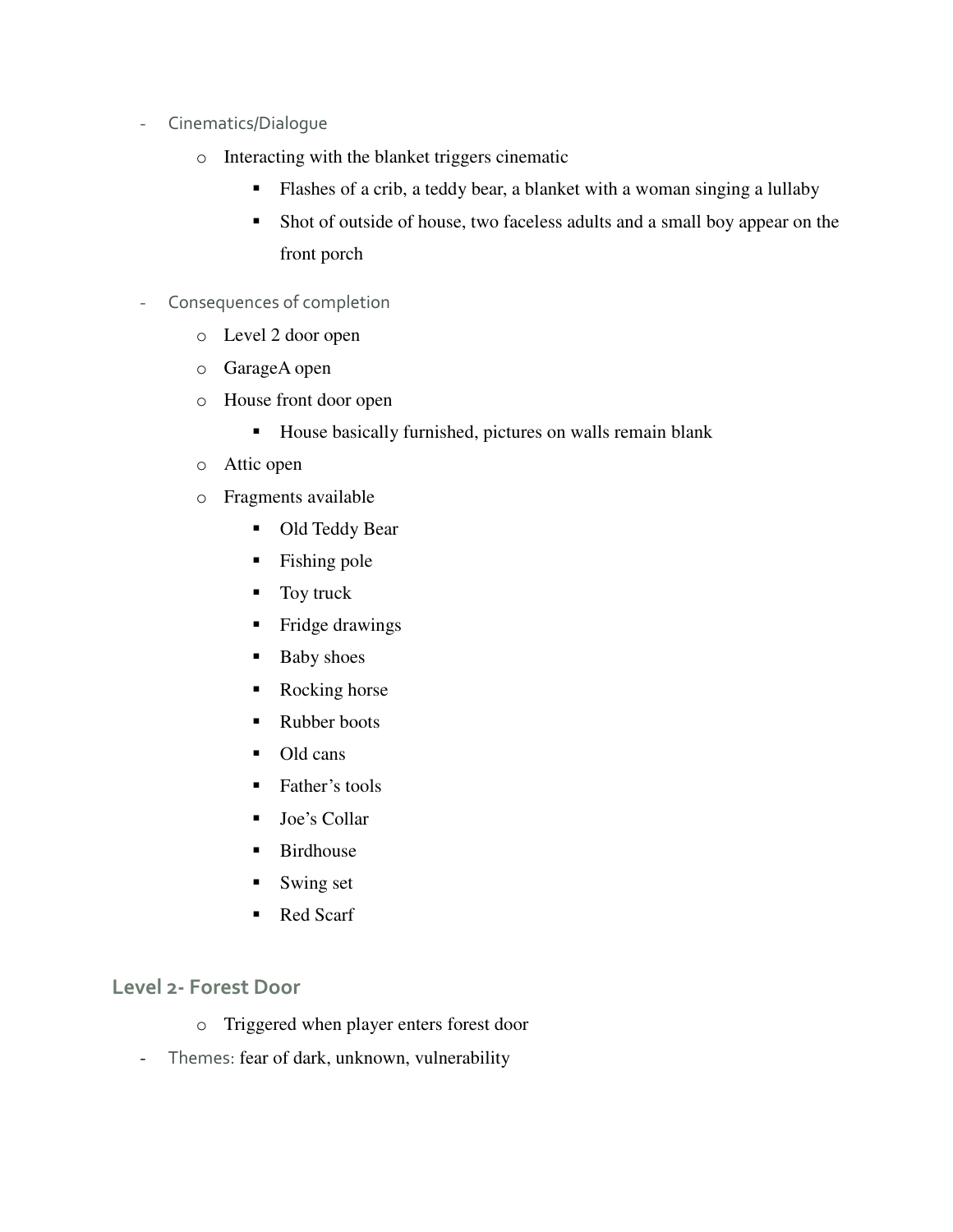- Overview
	- o Player is in the forest playing at sunset, darkness comes
	- o Faceless people converge on the player, player must run and dodge to escape them
	- o When edge of the forest is reached, player is safe.
- Location/Visuals
	- o Door located in the ruined frame of an old stone building
	- o Crumbling stone walls surround the player on three sides
	- o Forest is dark and desolate
- Level Layout
	- o Large section of the forest funnels southeast
	- o Faceless people and walls of light constrain player movement
- Loss Conditions
	- o Exiting through the level door
	- o Player touches any faceless person or wall of light
- Victory Conditions
	- o The player escapes the forest unharmed
- Cinematics/Dialogue
	- o Cinematic of player playing with truck, camera tilts up, sun starts setting rapidly
- Consequences
	- o Level 3 door open

#### Level 3- Bicycle Door

- o Triggered at the door near the end of the driveway
- Themes: fear of failure, intimidation, tough love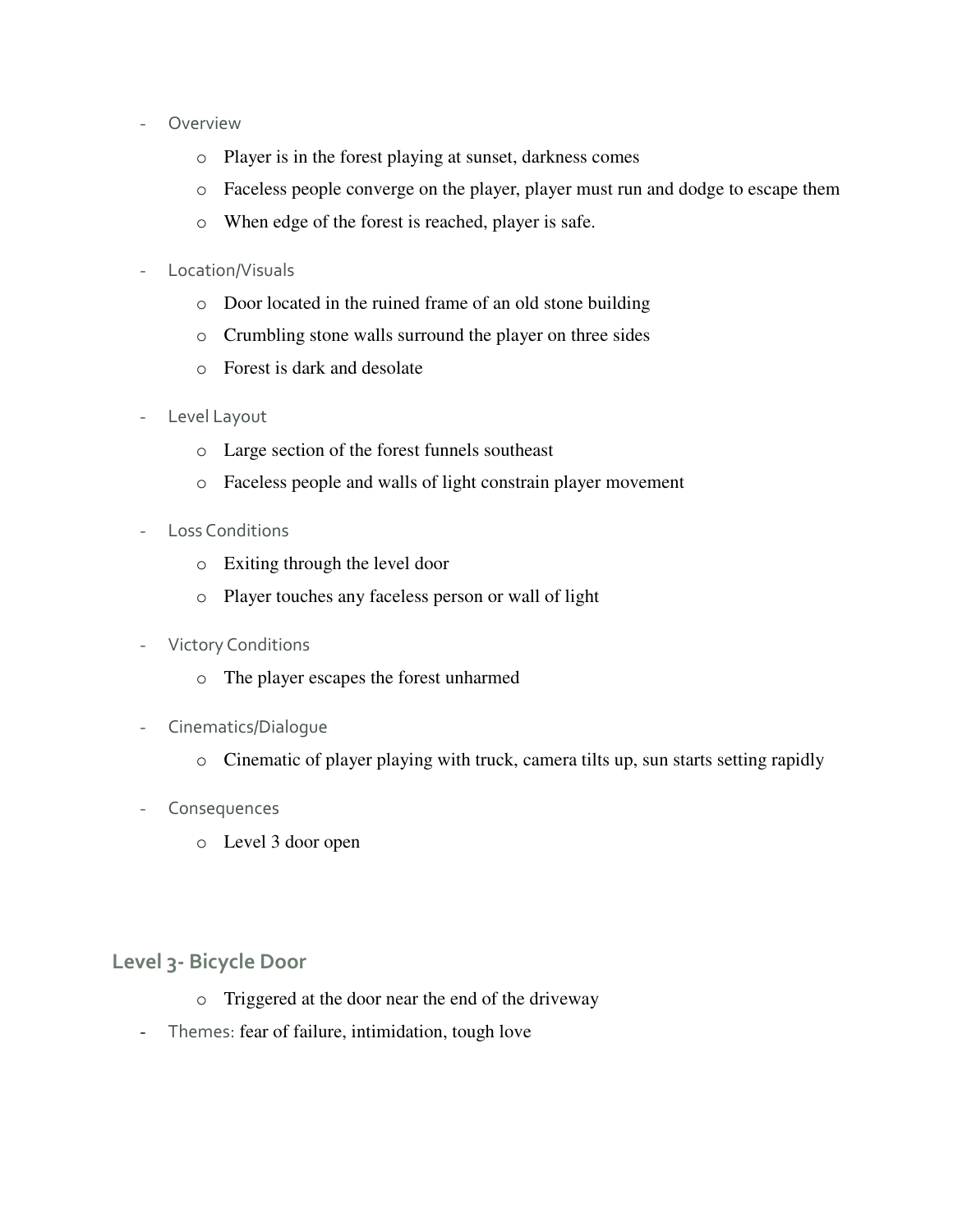#### **Overview**

- o Player must learn to ride a bicycle
- o Father egging you on
- o Balancing the bike is key, must continue to ride it up the driveway to the house
- Location/Visuals
	- o End of driveway looks onto the house looming out of the fog
	- o Dense fog clouds vision up to a few metres
- Level Layout
	- o Long, narrow section of map starting at end of the driveway extends north past the house to the garage
	- o Bike and father at southern end
	- o Mother at northern end
	- o Player movement east/west constrained by walls of light
- Loss Conditions
	- o The player is unable to balance the bike and falls off
	- o The player gets off the bike
	- o The player exits through the level door
	- o Player hits light wall
- Victory Conditions
	- o Player successfully rides the bike past designated finishing area near the garage
- Cinematics/Dialogue
	- o Father cinematic
		- He's holding the bike, training wheels discarded
		- Comments on how you haven't learned to ride a real bike yet, says it's time for you to stop being scared of falling
		- States facing fears will make you a man
	- o Mother dialogue
		- She is proud of you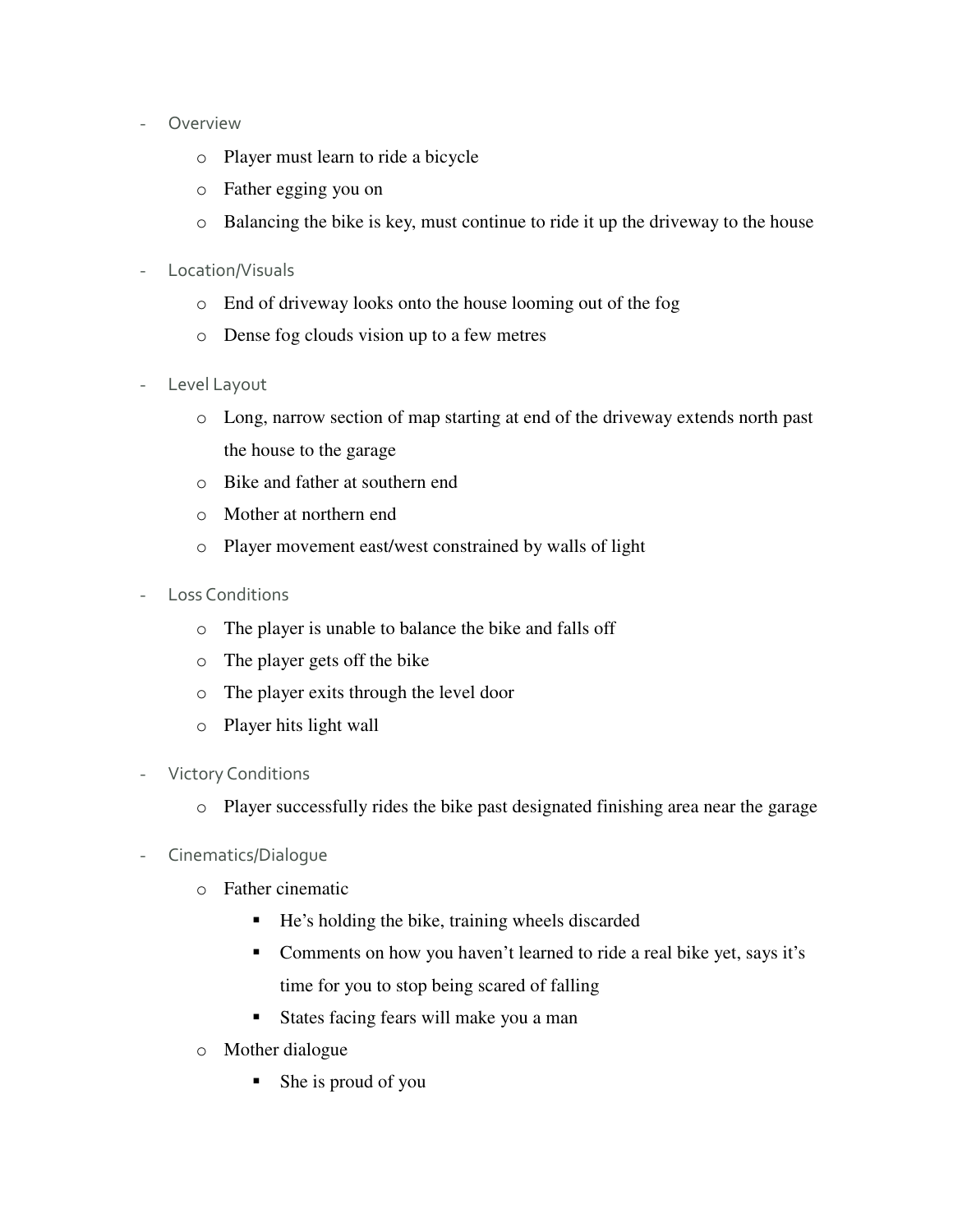- Consequences of Completion
	- o Level 4 door is open

#### Level 4- Hiding Door

- o Triggered when player enters master bedroom upstairs in house
- Themes: fear, violence, vulnerability, distress
- Overview
	- o Parents are fighting, father is especially violent
	- o Father sees you, in violent rage he attacks and chases you
	- o Player must run out of the house away from him into hiding place in the barn's hay room
- Location/Visuals
	- o Parents room is dimly it
	- o Barn is dark, faceless people emerging from shadows
- Level Layout
	- $\circ$  2<sup>nd</sup> floor and original part of 1<sup>st</sup> floor accessible, kitchen blocked by faceless people
	- o Only option for escape if out of the front door
	- o Around the house available, walls of light keep player on track to barn
	- o Once driveway is cleared, father slows but still follows
	- o Faceless people in the barn force the player into the hay room, into the hideout
- Loss Conditions
	- o Player exits level
	- o Player runs into faceless people or wall of light
	- o Player's father catches him
- Victory Conditions
	- o The hay room is reached and the player hides from father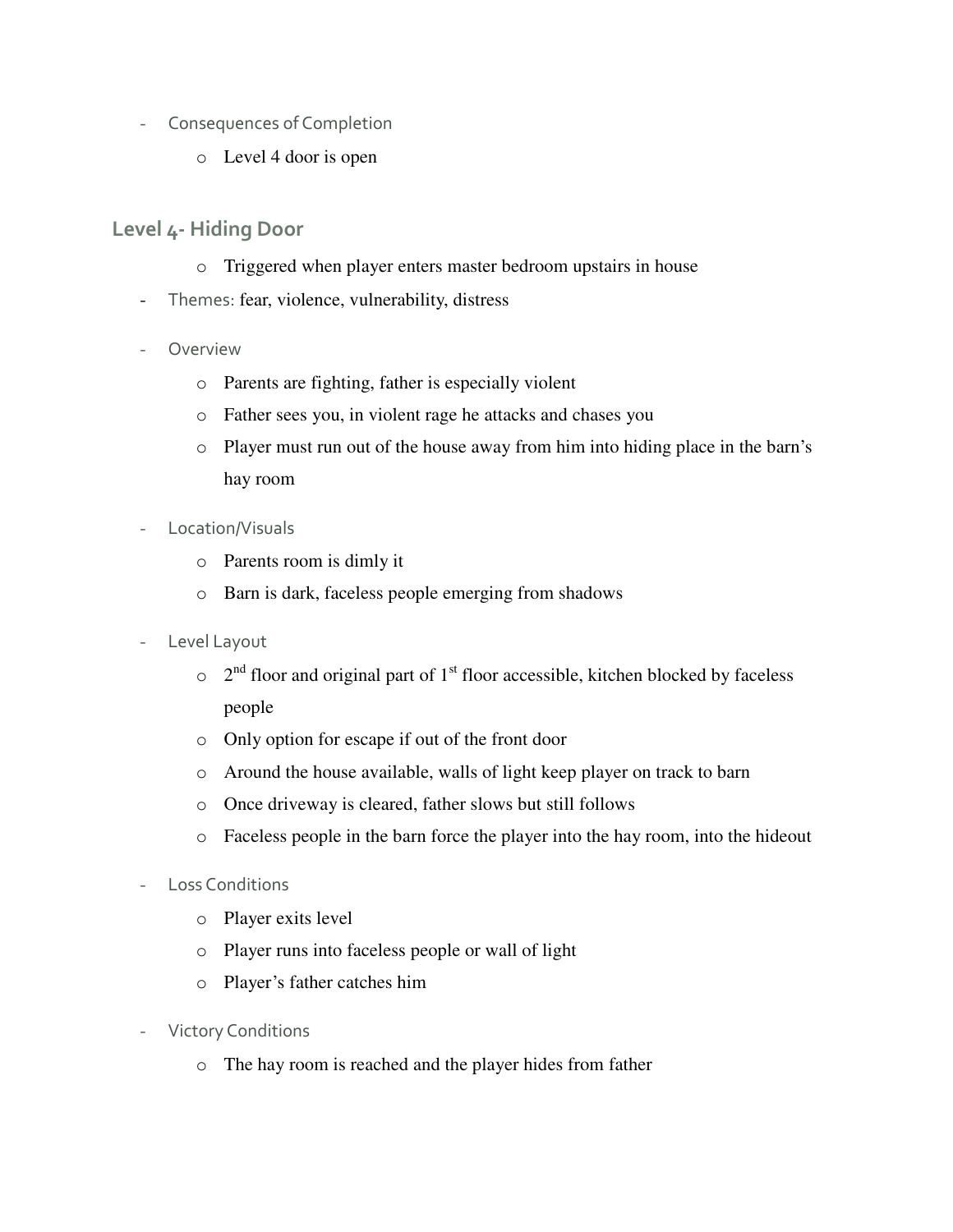- Cinematics/Dialogue
	- o Cinematic of parents fighting and associated dialogue
	- o Father's insults directed towards player
	- o Cinematic of player hiding and fear when father enters
- Consequences of Completion
	- o Exit Door open
	- o Master bedroom open
	- o Barn open
		- Hay room open
		- Chicken coop open
		- Barnyard open
	- o Fragments available
		- Horse Feeder
		- Chicken Eggs
		- Book and Flashlight

#### Level 5- Exit Door

- o Triggered at door to trophy room
- Themes: catharsis, sadness, courage
- **Overview** 
	- o Player decides to leave abusive household, tells father
	- o Player exits house, must persevere and keep moving although faceless people try to stop you
	- o Car is taken, player drives away
- Location/Visuals
	- o Trophy room is stuffy, a lot of red hues
	- o Fire place lit, illuminating pelts and mounted heads on the walls
	- o Several rifles hung on the walls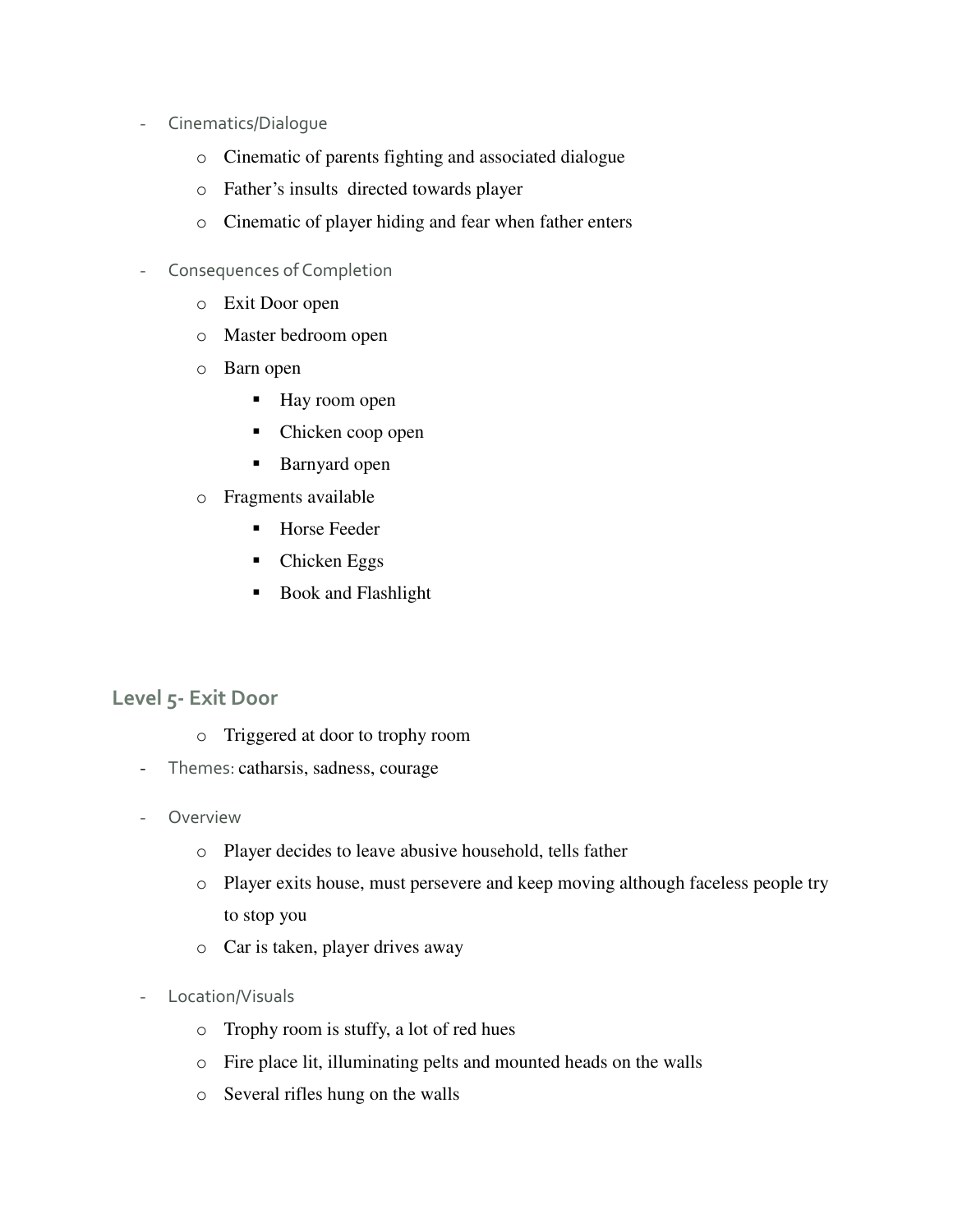- o Garage B full of rusted out vehicle parts, dimly lit
- Level Layout
	- $\circ$  First floor of house is available to player,  $2<sup>nd</sup>$  floor blocked by people
	- o Exit through side door (nearest trophy room)
	- o Large crowd of faceless people converge towards player, funneling him towards GarageB
	- o Wall of light behind the player forces them forward
- Loss Conditions
	- o Player chooses not to talk to father about leaving (dialogue choice), or chooses to pour him a drink when asked (dialogue choice)
	- o Wall of light is hit
	- o Player stops fighting through people by standing still for a length of time
- Victory Conditions
	- o Player reaches equipment barn and interacts with car
- Cinematics/Dialogue
	- o Conversation with father
		- He expresses disdain at your presence
		- Asks you to pour him a drink
			- Say yes: gets drunk, if you choose to say you want to leave, he doesn't let you
			- Say no: he allows you to leave if you choose to say you want to
		- He asks what you want
			- Say you want to leave (level continues)
			- Say nothing (exits level)
	- o Cinematic of driving off property
		- In rear-view mirror, father runs out of house, falls to his knees
- Consequences of Completion
	- o Player placed on lawn where they were put at the start of the game, triggering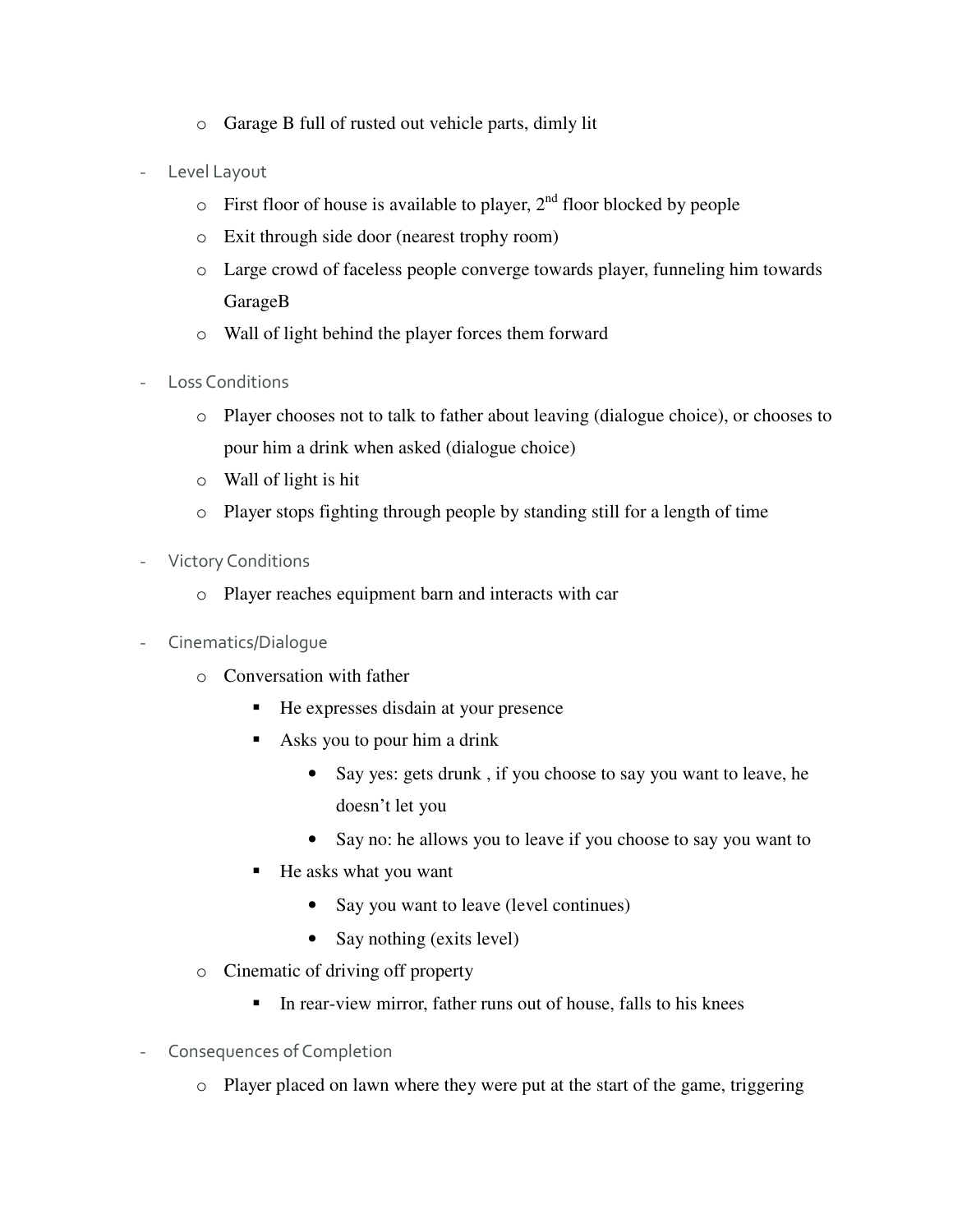audio (see Level Transition)

- o Level 6 door open
- o GarageB open
- o Trophy room open
- o Fragments
	- **Tractor Keys**
	- Grease Rag
	- **Bottle of Jack**

#### Level Transition

- o After level five is the turning point in the game. The environment appears significantly brighter, and the player begins the second part of their life in the house.
- Once the player is placed in the starting position, dialogue from the player's wife:
	- o "Are you sure about this? I know you have some bad memories of this place. There's nothing wrong with raising a child in the city…"
- This expresses that the player is choosing to return to the house to start a family.

Level 6- New Beginnings Door

- o Triggered at side door of house
- Themes: rebirth, excitement, happiness, hope
- Overview
	- o The player enters the house and the phone rings- the player's wife states she is having a baby today
	- o Player must collect all items on the list on the fridge within the time limit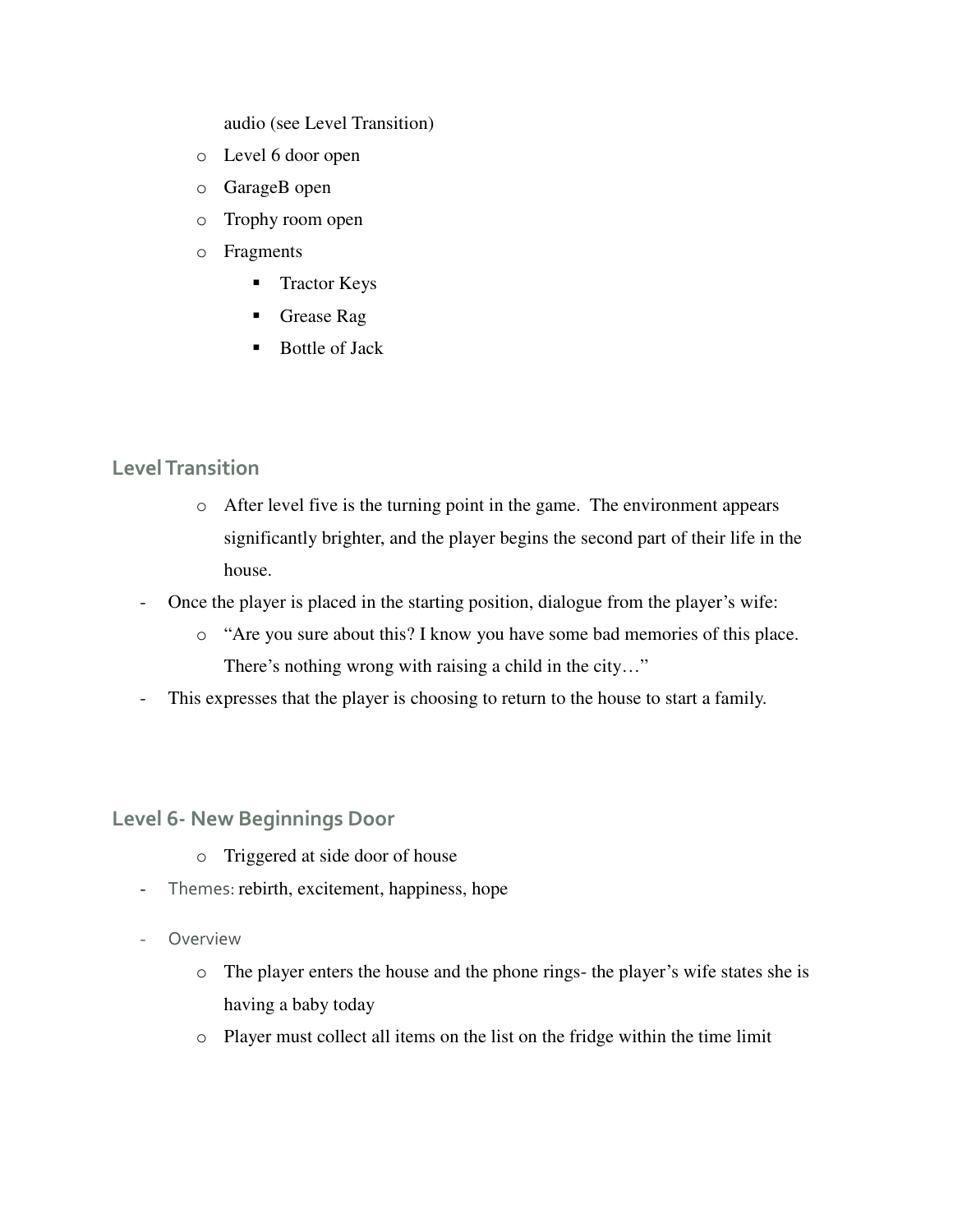- Location/Visuals
	- o House appears less sinister, not many cracks or tears in the walls
	- o Corners aren't as dark and intimidating
- Level Layout
	- o All areas of the house are open, except for Grayson's room
	- o Order of retrieval doesn't matter
	- o Objects and locations:
		- Camera: in living room on coffee table
		- **Pyjamas: in master bedroom closet**
		- Toothbrush: in bathroom near kitchen
		- Pillow: in master bedroom on bed
		- Pacifier: in dining room on cabinet
		- Car keys: on kitchen counter
- Loss Conditions
	- o Player leaves level without all the items
	- o Player doesn't get all items within time limit
- Victory Conditions
	- o Player retrieves all five items within the time limit, including car keys, and exits the house.
- Cinematics/Dialogue
	- o Dialogue from wife over phone, stating to get list on fridge and bring items as soon as you can
	- o Audio upon level completion, confirming you have a son
	- o Cinematic of bringing son home
- Consequences of Completion
	- o All previous fragments gathered associated with Grayson given new definitions
	- o Level 7 door open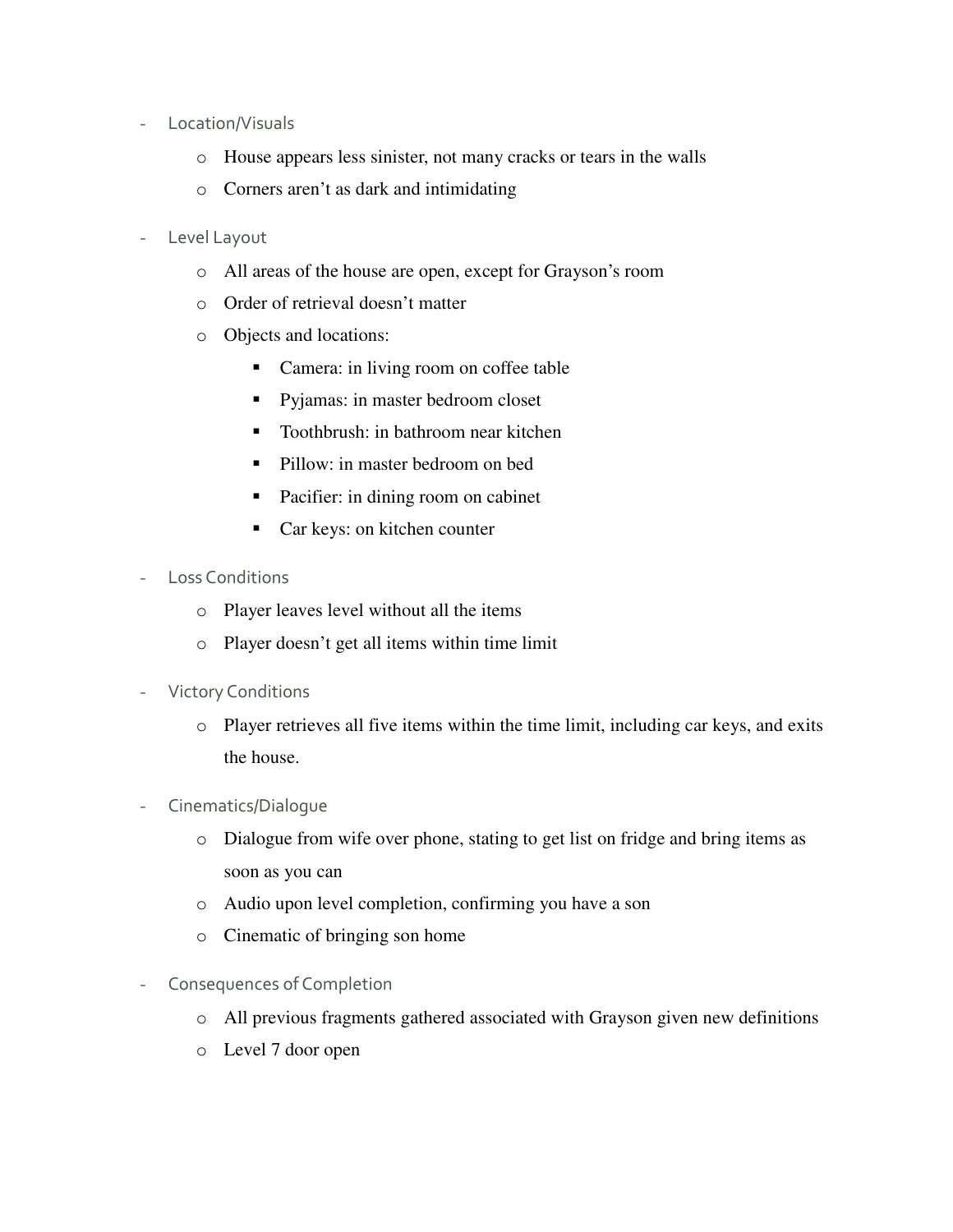#### Level 7- Backyard Door

- o Triggered at door in backyard
- Themes: fear, helplessness, worry, love
- **Overview** 
	- o Player walks out to backyard to get Grayson at sunset, finds he is missing
	- o Grayson wandered into the woods, player must find him by following sound of laughter
	- o Faceless people walk slowly towards Grayson who is near the Forest Door, as the player gets closer they see more faceless people walking in that direction.
	- o Faceless people cannot hurt Grayson, but can hurt the player once they pick Grayson up.
	- o Once player reaches him, he must carry him back to the door area.
- Location/Visuals
	- o Backyard has children's toys with peeling paint
	- o Forest mostly trees, occasionally one may happen across a crumbling stone wall
- Level Layout
	- o Area behind house into the woods
	- o Walls of light funnel player into cover of woods
	- o Entirety of woods available for exploration
- Loss Conditions
	- o Player leaves forest
	- o Player exits through level door
	- o Player dies while carrying Grayson
- Victory Conditions
	- o Player successfully retrieves Grayson and brings him home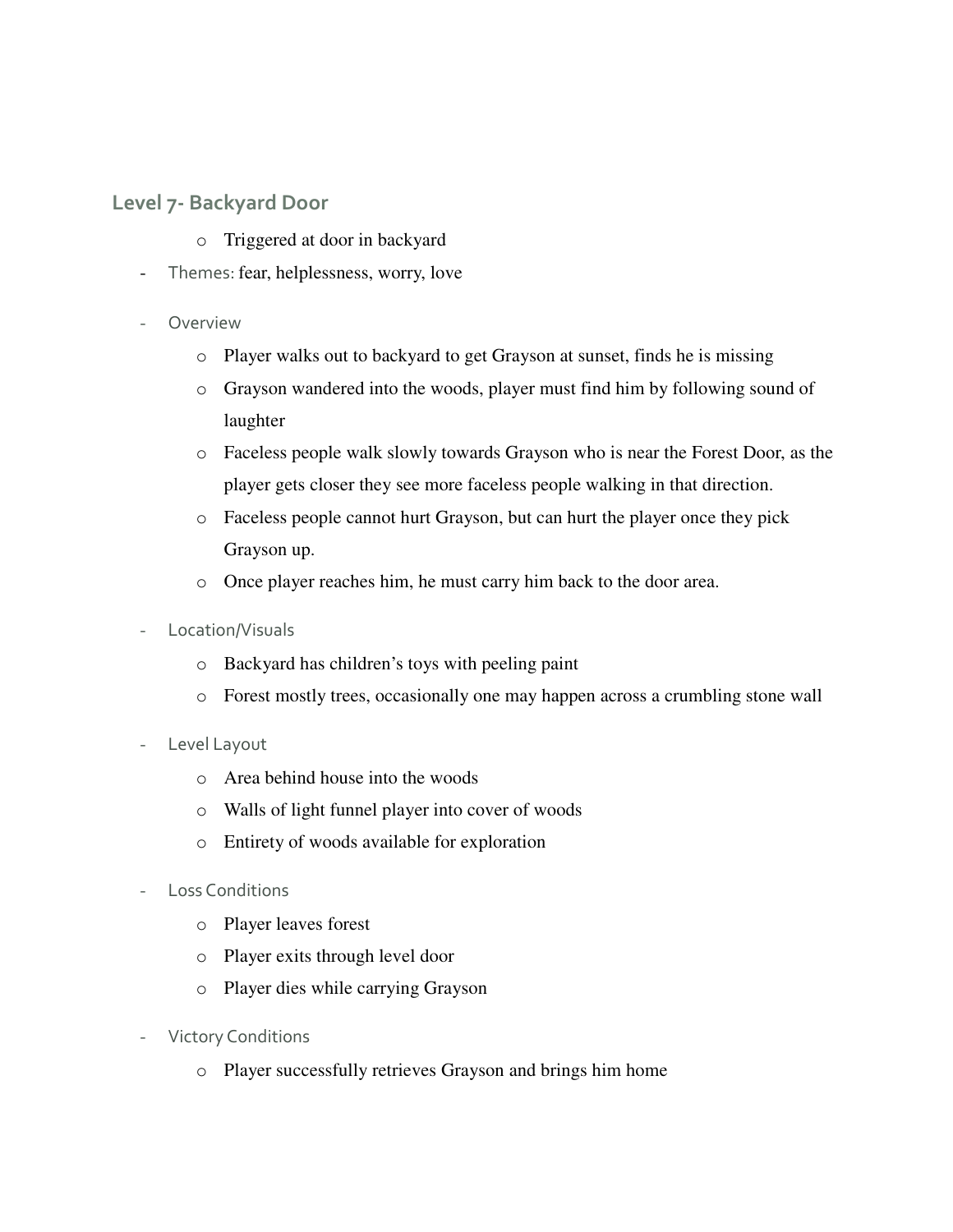- Cinematics/Dialogue
	- o Cinematic when player happens upon Grayson
		- Faceless people standing in a circle around him
		- They vanish when player walks up
		- Player puts him on his back
	- o Cinematic when player reaches destination
		- Fade to black, player opens Grayson's door
		- Grayson placed in bed, door shuts behind player
- Consequences of Completion
	- o Grayson's room open
	- o Falling Door unlocked

#### Level 8- Tree Door

- o Triggered at door near tree
- Themes: failure, inevitability, courage, love
- Overview
	- o Grayson climbs a tree in the front yard and gets too high, can't come down.
	- o Player has to climb tree to get him
	- o Once the player gets close to Grayson he falls
- Location/Visuals
	- o The tree is the biggest on the property
	- o Appears to be dying or in bad health, some of the branches are bare
- Level Layout
	- o In area immediately surrounding tree in front of house
	- o Constrained by walls of light
- Loss Conditions
	- o Player exits through level door
	- o Player leaves boundary around tree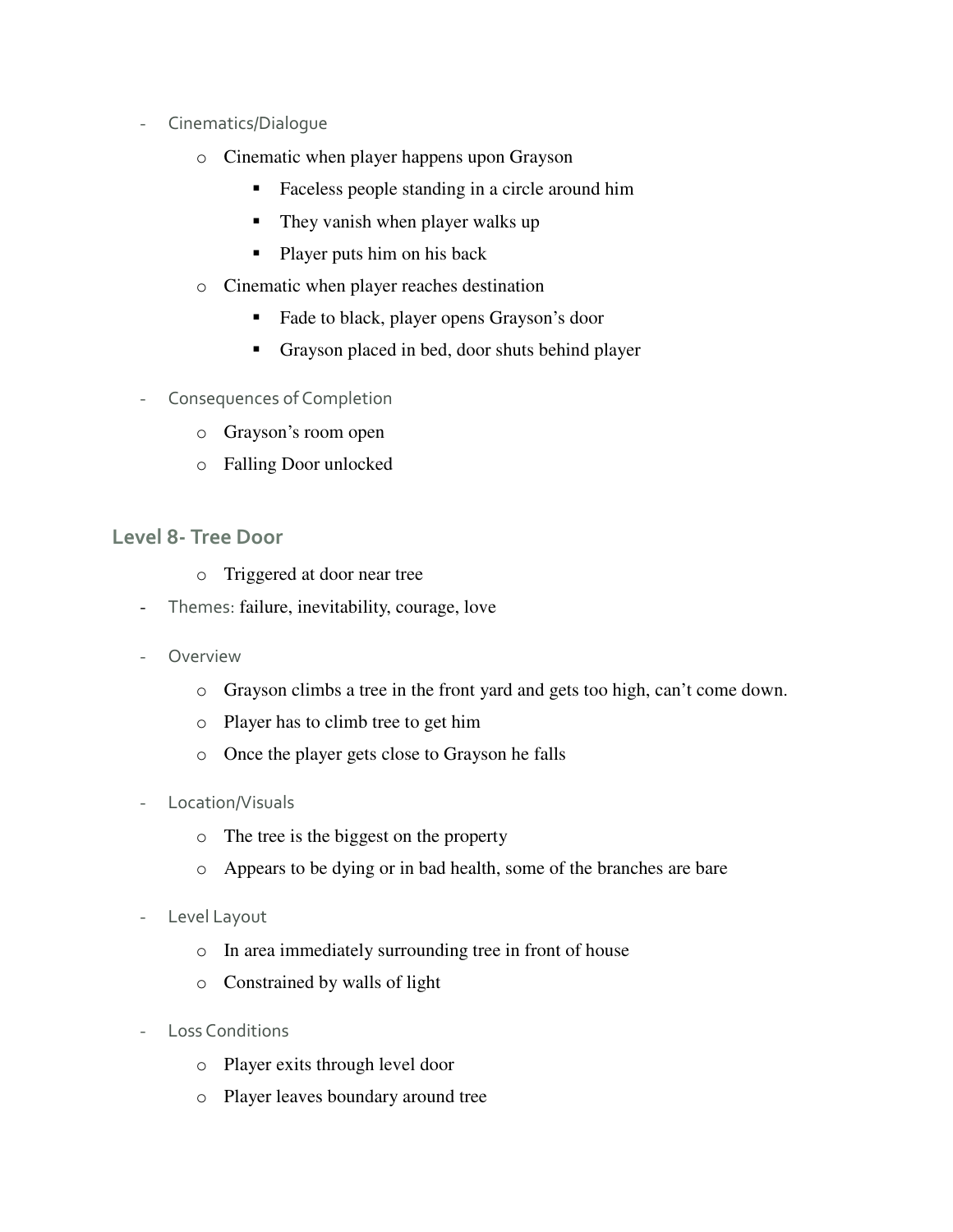- o Player refuses to climb tree, time limit expires
- Victory Conditions
	- o Player climbs tree and gets close to Grayson before time runs out and he falls
- Cinematics/Dialogue
	- o Grayson's audio of being afraid
	- o Cinematic of resulting fall and crunch
- Consequences
	- o Level 9 door open
	- o Fragments
		- Grayson's Cast

#### Level 9- Joe's Door

- o Triggered at small door in equipment garage
- Themes: death, teaching, maturity, loss
- Overview
	- o Grayson comes running, he discovered his pet sheep caught in a fence
	- o Player follows him to sheep
	- o Animal is dead, Grayson learns about death
- Location/Visuals
	- o Woods is silent, not as dark as seen previously
	- o Area within barnyard fence and close around it has perpetual rain
	- o The bright collar of the sheep stands out against the natural background
- Level Layout
	- o GarageB door extending through edge of woods out to fence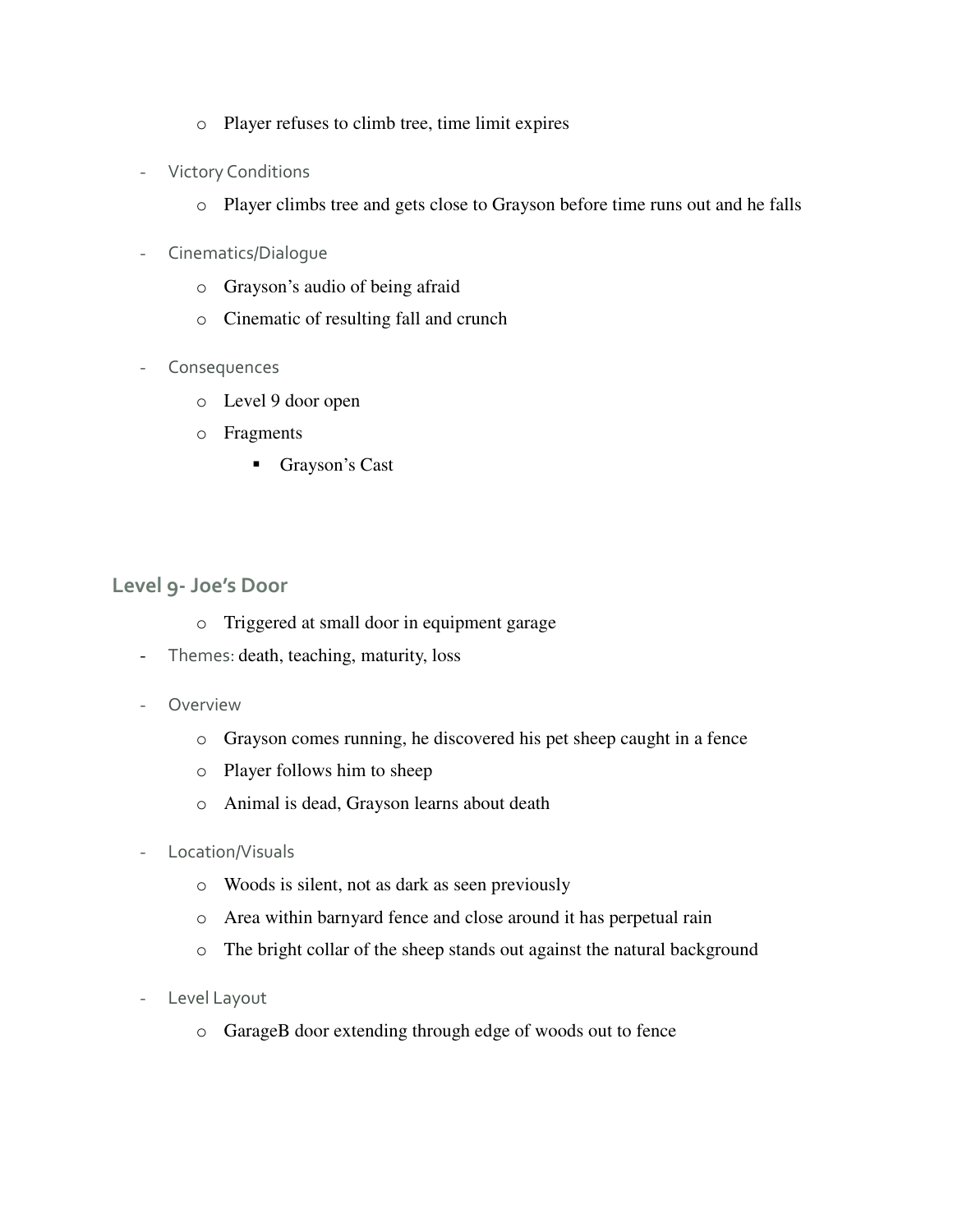- Loss Conditions
	- o Player loses sight of Grayson
- Victory Conditions
	- o Player follows Grayson to the sheep and interacts with it.
- Cinematics/Dialogue
	- o Cinematic of Grayson running up to player saying he needs help
	- o Dialogue of player explaining death to Grayson
	- o Cinematics of sheep lying still
- Consequences
	- o Level 10 door open

#### Level 10- Winter Door

- o Triggered at door behind garage
- Themes: fear, joy, courage
- **Overview** 
	- o Player sees toboggan with Grayson sitting on it scared
	- o Mirroring level 2, the Grayson learns he must face his fears
	- o Player must toboggan with him down the hill
	- o Tobogganing can be repeated as many times as desired
- Location/Visuals
	- o Snowflakes suspended in mid-air
	- o Several rocks jut out of the snow, providing a hazard
- Level Layout
	- o Area behind garage, down to pond out to driveway
	- o Walls of light keep player constrained to area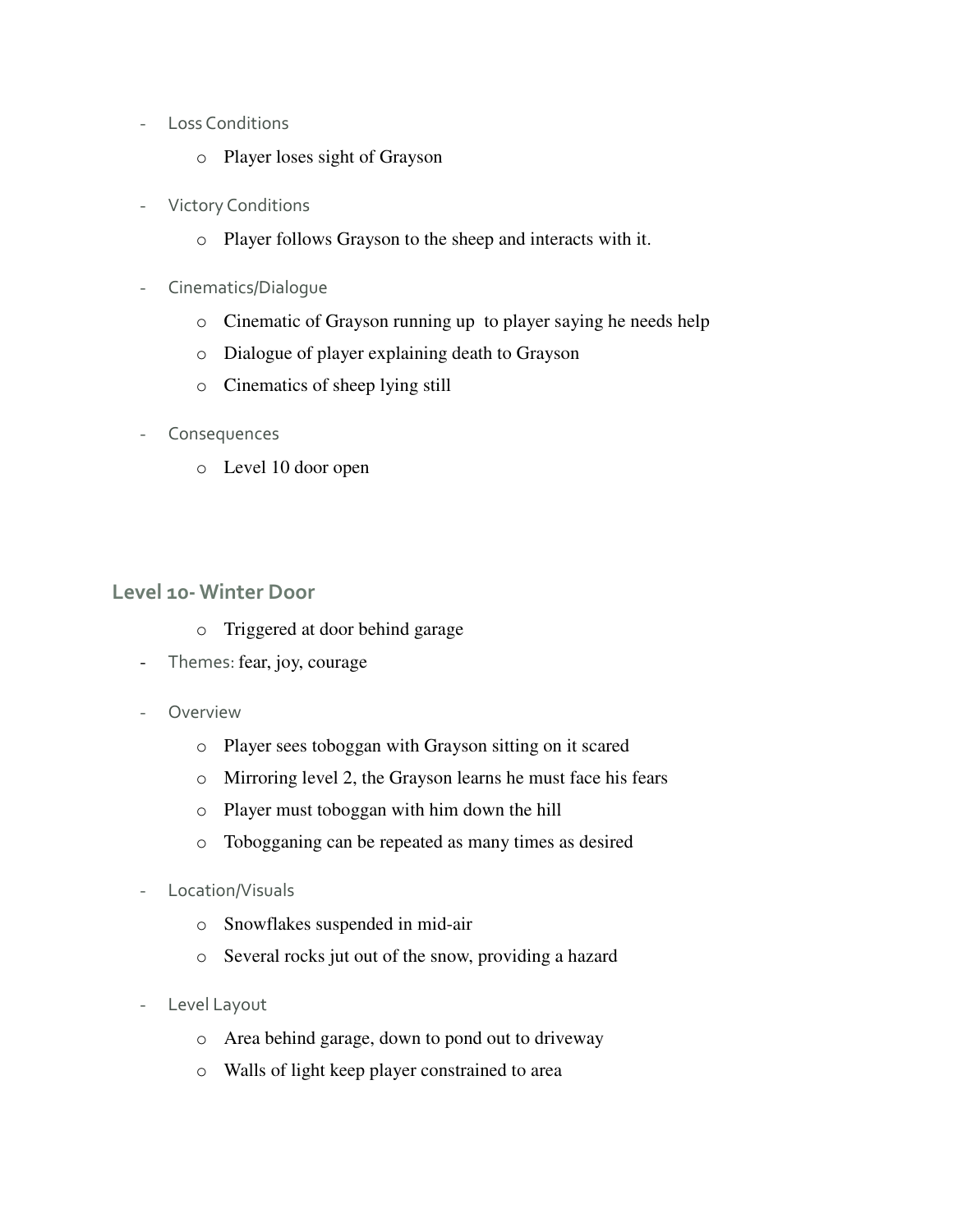- Loss Conditions
	- o Player doesn't successfully steer the toboggan down the hill
	- o Player exits through level door
- Victory Conditions
	- o Player successfully navigates down hill
	- o Tells Grayson it's time to go inside
- Cinematics/Dialogue
	- o Mimics to a degree dialogue from level 2
	- o Dialogue for telling Grayson it's time to go inside
- Consequences
	- o Final Door appears where level 1 door was

#### Level 11- Finale

- o Triggered when player chooses to enter the lightened door
- Themes: light, vitality,
- **Overview** 
	- o Player enters the house as it was the day of the accident
	- o Grayson cannot be found, he is gleefully hiding from you
- Location/Visuals
	- o House is brightest it has ever appeared, banners and balloons welcome Grayson's mother home
	- o House letting in more light than before
- Level Layout
	- o The entirety of the house is available to search for Grayson.
	- o No imminent threats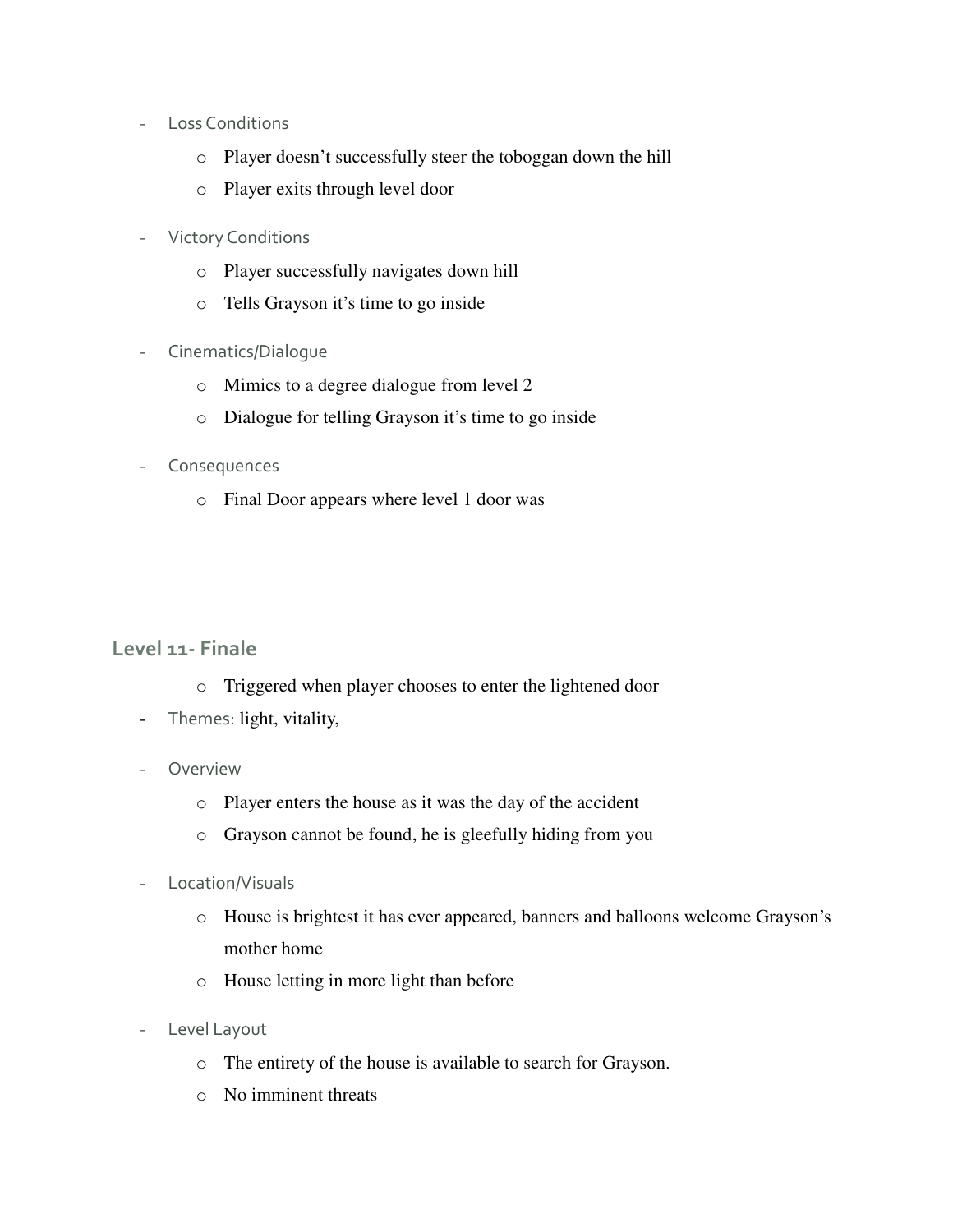- Loss Conditions
	- o Not finding Grayson and giving up
- Victory conditions
	- o Grayson is found and player and son leave for the airport
- Cinematics/Dialogue
	- o Dialogue
		- Grayson's audio hints that lead towards him
		- Grayson's disappointment it won't be the two of you anymore, but how excited he is to see his mother come home
	- o Closing cinematic when player leaves the front door which leads to the middle of the woods, following the path to the truth about what happened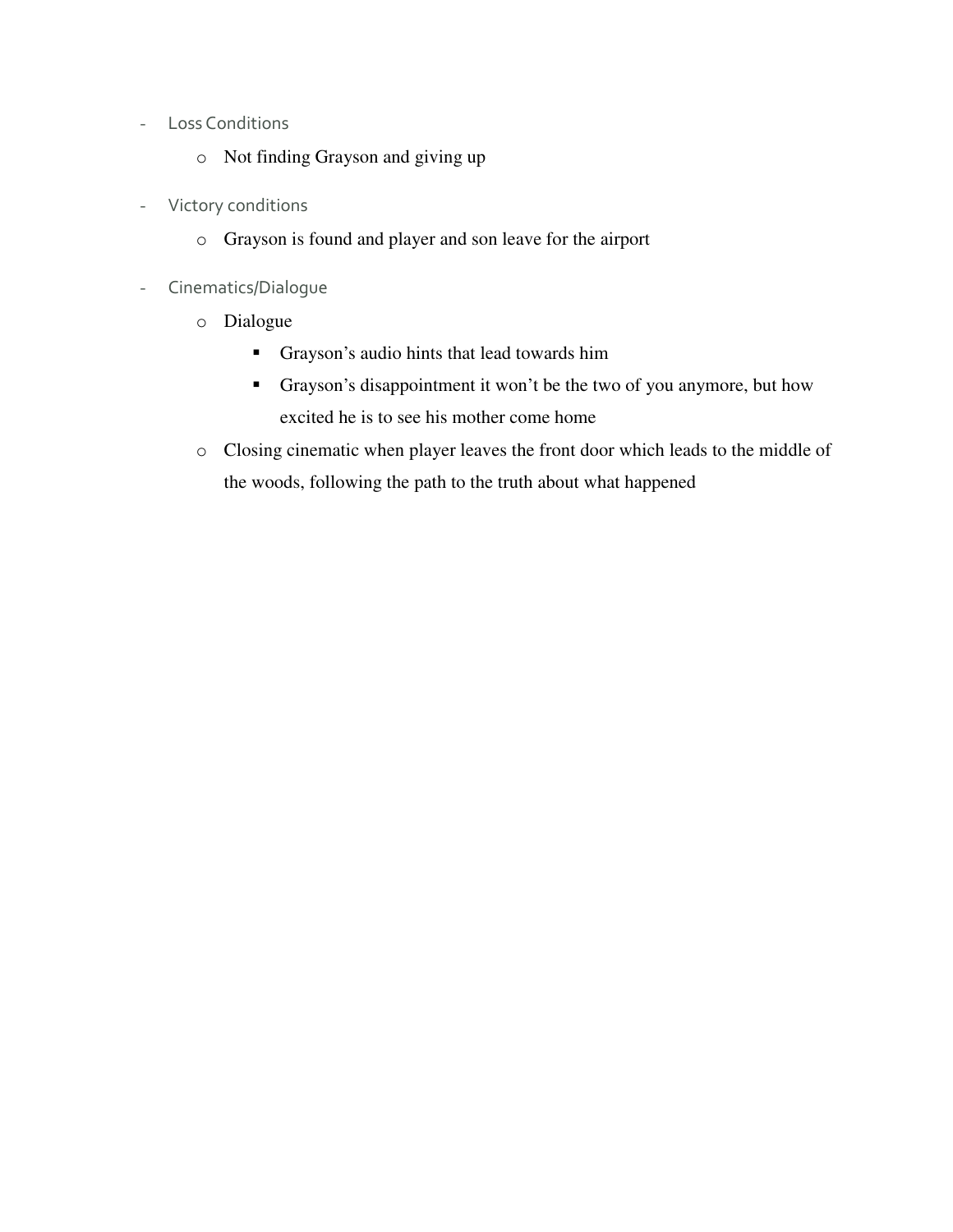## Fragments

(see IndoorMaps and FragmentsOutdoors in maps section for specific locations corresponding to the assigned letter)

|                                  | P = Player Character                                                                                                                                                |                                                                                                               |               |  |
|----------------------------------|---------------------------------------------------------------------------------------------------------------------------------------------------------------------|---------------------------------------------------------------------------------------------------------------|---------------|--|
| <b>Object</b>                    | <b>Importance</b>                                                                                                                                                   | <b>Location</b>                                                                                               | Letter        |  |
| Old teddy bear                   | Seen first in the $1st$ level, it was P's<br>teddy bear as a child.                                                                                                 | Under table in dining<br>room                                                                                 | A             |  |
| fishing pole                     | Was P's fishing pole. P taught<br>Grayson how to fish with it. Even<br>though the pond doesn't have many<br>fish, Grayson still likes to fish<br>there.             | Near the frozen pond                                                                                          | B             |  |
| Toy truck                        | P used to play with it as a child out<br>near the wall in the woods.                                                                                                | Next to the rock wall<br>in the woods, about<br>halfway between the<br>forest door and the<br>equipment barn. | $\mathcal{C}$ |  |
| Fridge<br>drawings               | Grayson's drawings that he did in<br>school. One is a picture of the<br>family, another is a picture of the<br>house, and a third is a picture of Joe<br>the sheep. | On the fridge in the<br>kitchen.                                                                              | D             |  |
| <b>Baby</b> shoes                | Grayson's first shoes                                                                                                                                               | On display on the<br>shelf in the office<br>among other knick<br>knacks.                                      | E             |  |
| Rocking horse                    | P's rocking horse from his<br>childhood. P's father moved it to<br>the attic because it creaked when it<br>rocked and made him angry.                               | In the attic                                                                                                  | $\mathbf{F}$  |  |
| <b>Bottle of Jack</b><br>Daniels | P's father's drink of choice.                                                                                                                                       | On the table in the<br>trophy room.                                                                           | G             |  |
| Rubber boots                     | Grayson's rubber boots. It brings<br>back memories of him splashing<br>around in the rain.                                                                          | In the hallway near<br>the trophy room                                                                        | H             |  |
| Horse Feeder                     | A hay feeder where P used to feed<br>his horses as a child.                                                                                                         | In the barnyard in the<br>northeast corner                                                                    | I             |  |
| Chicken Eggs                     | Grayson would proudly do his job<br>caring for his chickens by taking<br>their eggs and feeding them.                                                               | In the chicken coop                                                                                           | $\bf J$       |  |
| Old Cans                         | From when P was a boy, his dad<br>would take him target shooting.                                                                                                   | Foundation in<br>southwest corner of<br>map                                                                   | $\bf K$       |  |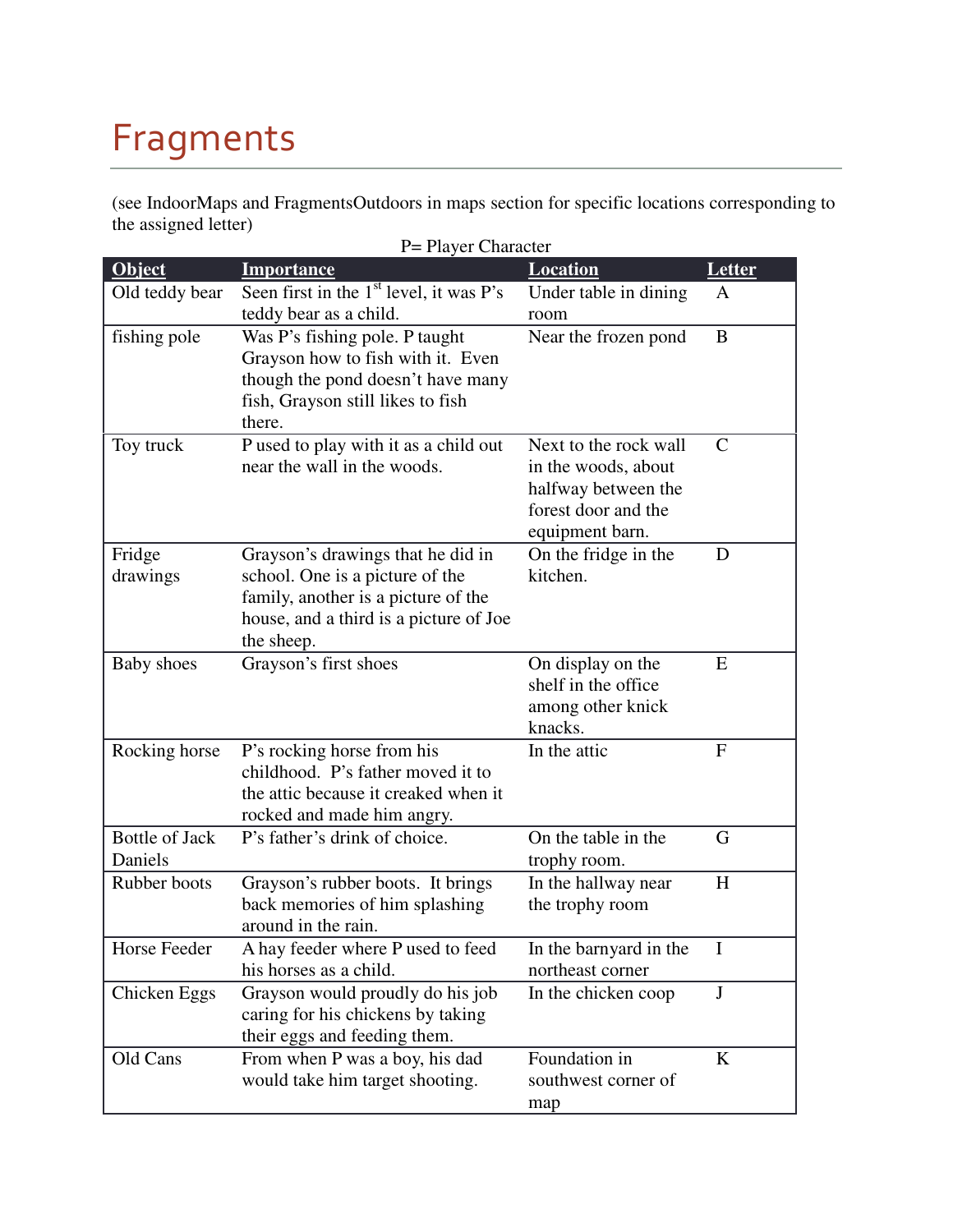| Object              | <b>Importance</b>                                                        | <b>Location</b>                       | Letter       |
|---------------------|--------------------------------------------------------------------------|---------------------------------------|--------------|
| <b>Tractor Keys</b> | P's Grandfather would spend hours<br>working on his tractor but could    | In GarageB on a hook<br>near the door | $\mathbf{L}$ |
|                     | never get it running.                                                    |                                       |              |
| Father's Tools      | Before P's father became an                                              | In GarageA on the                     | M            |
|                     | alcoholic, he could always be found<br>fixing things up around the farm. | tool bench                            |              |
| Grease Rag          | When P was a teenager he spent his                                       | In GarageB sitting on                 | N            |
|                     | time fixing up his dad's old car.                                        | the wheel of the                      |              |
|                     |                                                                          | tractor                               |              |
|                     | Eventually he got it up and running.                                     |                                       |              |
| Book and            | When P was a child and his dad got                                       | In hay room between                   | O            |
| Flashlight          | angry, he'd hide out in his fort for a                                   | some hay bales                        |              |
|                     | while with his favourite book and a                                      |                                       |              |
|                     | flashlight.                                                              |                                       |              |
| Joe's Collar        | Grayson raised Joe the sheep ever                                        | Stuck in the fence                    | P            |
|                     | since he was a lamb.                                                     | where Joe died                        |              |
| Grayson's           | From when Grayson fell out of a                                          | In Grayson's room on                  | Q            |
| Cast                | tree and broke his arm. Everyone in                                      | his windowsill                        |              |
|                     | his class signed it.                                                     |                                       |              |
| <b>Birdhouse</b>    | P and Grayson built this birdhouse                                       | In a tree south of the                | $\mathbf{R}$ |
|                     | together in the spring.                                                  | house                                 |              |
| Swing set           | Grayson was so excited when he                                           | In the backyard of the                | S            |
|                     | got this for his 4 <sup>th</sup> birthday.                               | house                                 |              |
| Red Scarf           | Grayson built a snowman with P                                           | Just south of the                     | T            |
|                     | and decorated it with his own scarf.                                     | barnyard fence behind                 |              |
|                     |                                                                          | the garage                            |              |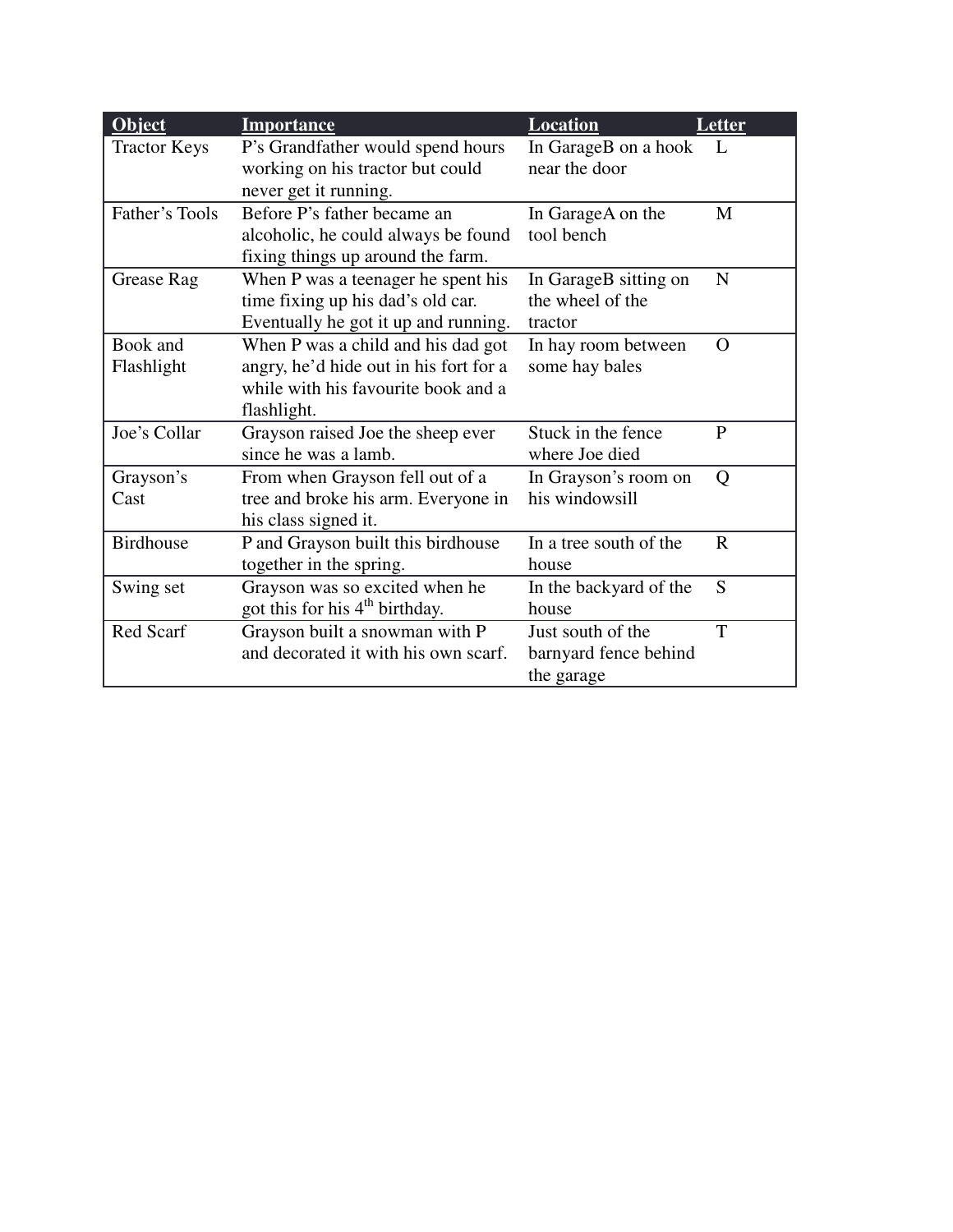## Maps

### FragmentsOutdoors

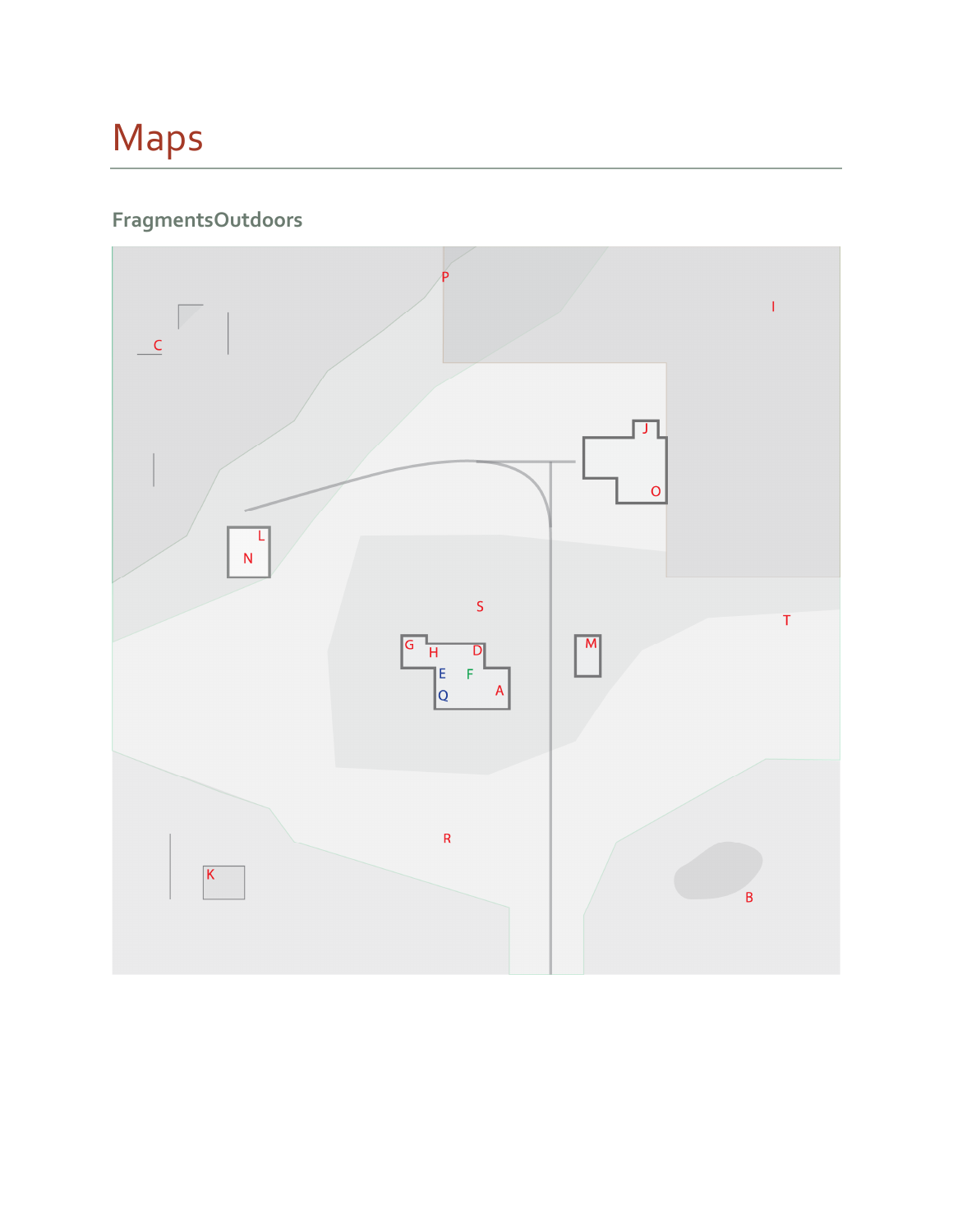### **LevelAreas**

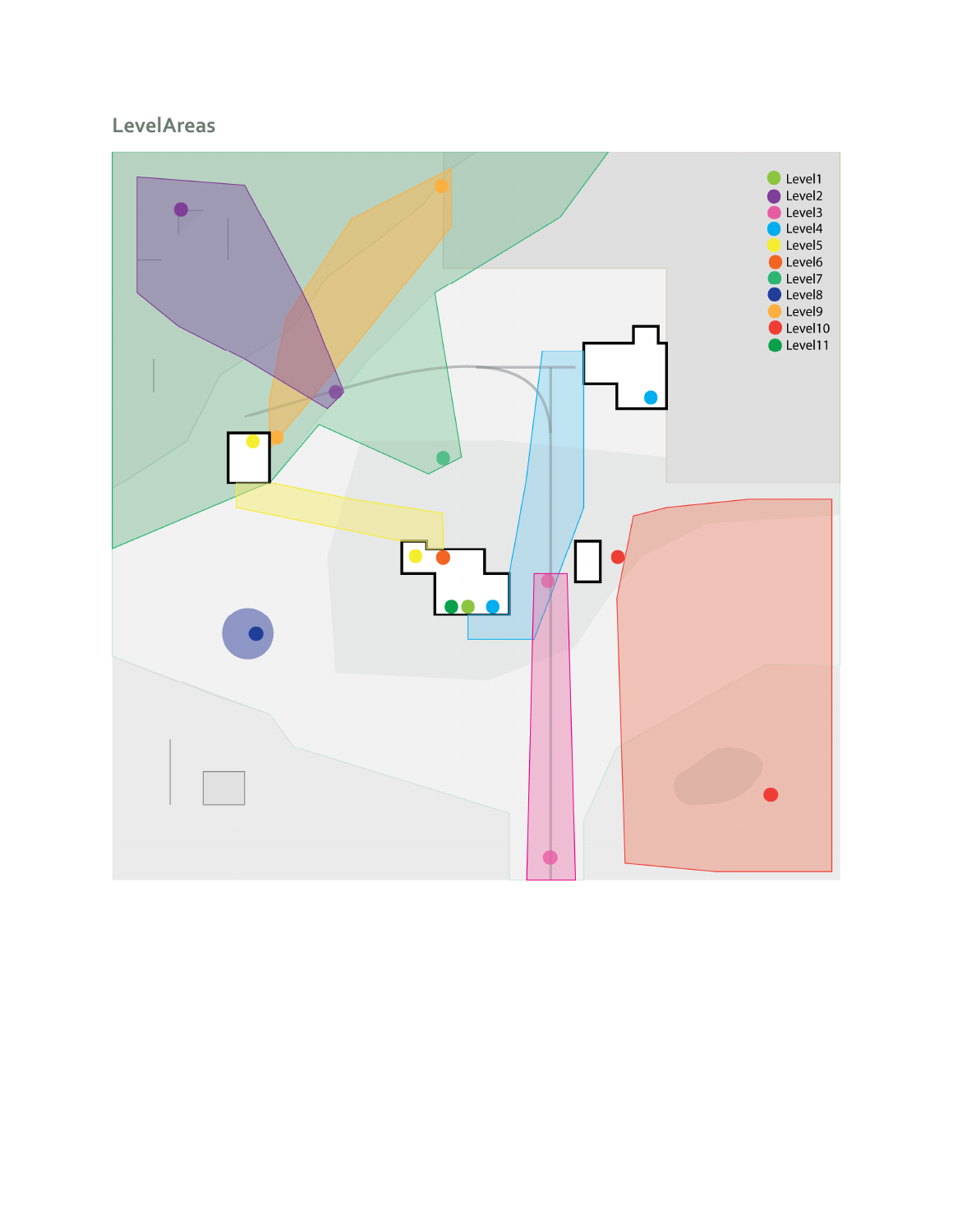### TerrainMap

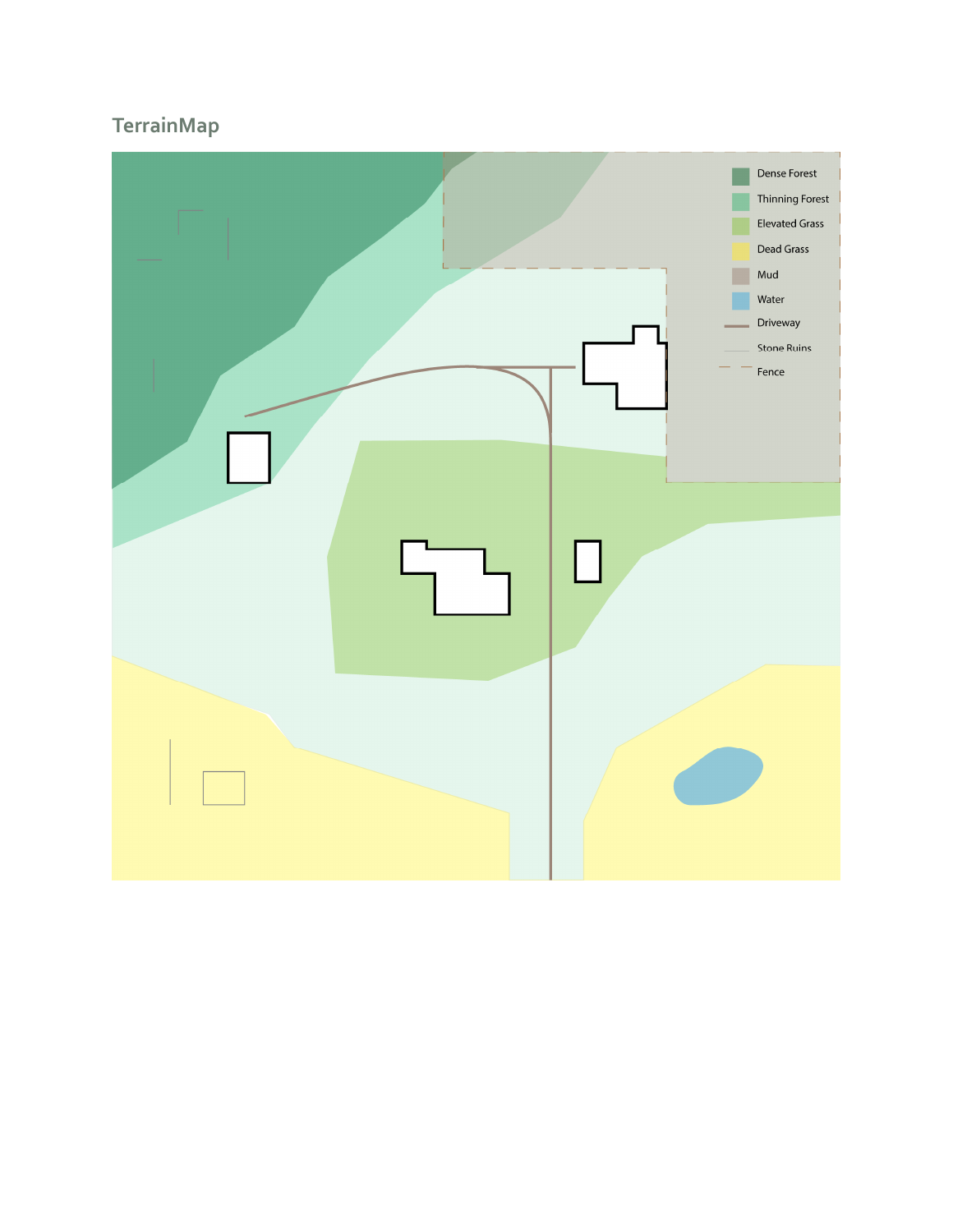### IndoorMaps



 $\mathbf{J}$ 



**House Attic** 





GarageA

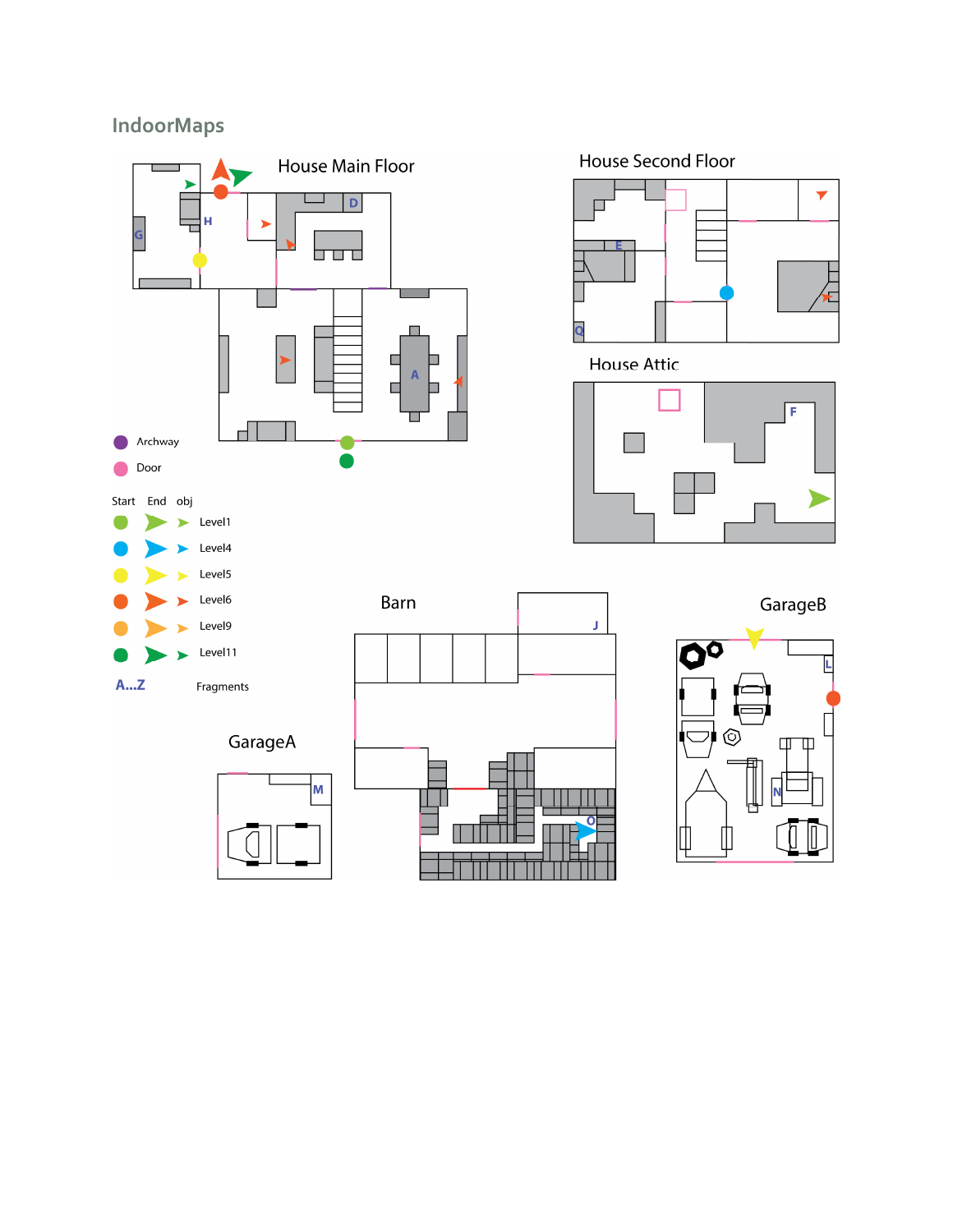### HouseLayout